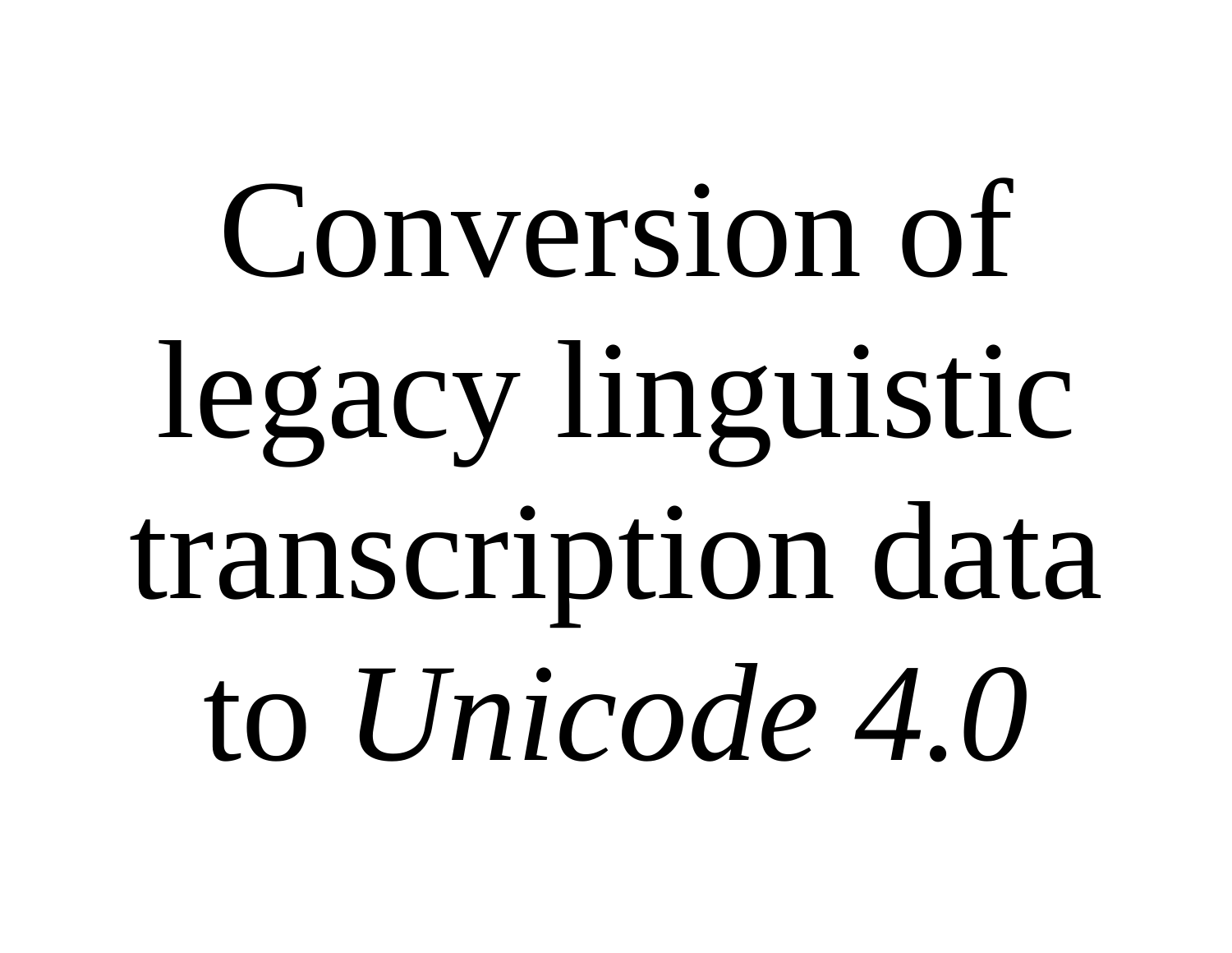

Richard S. COOK *Linguistics Department STEDT Project University of California, Berkeley* <rscook@socrates.berkeley.edu> <http://stedt.berkeley.edu/>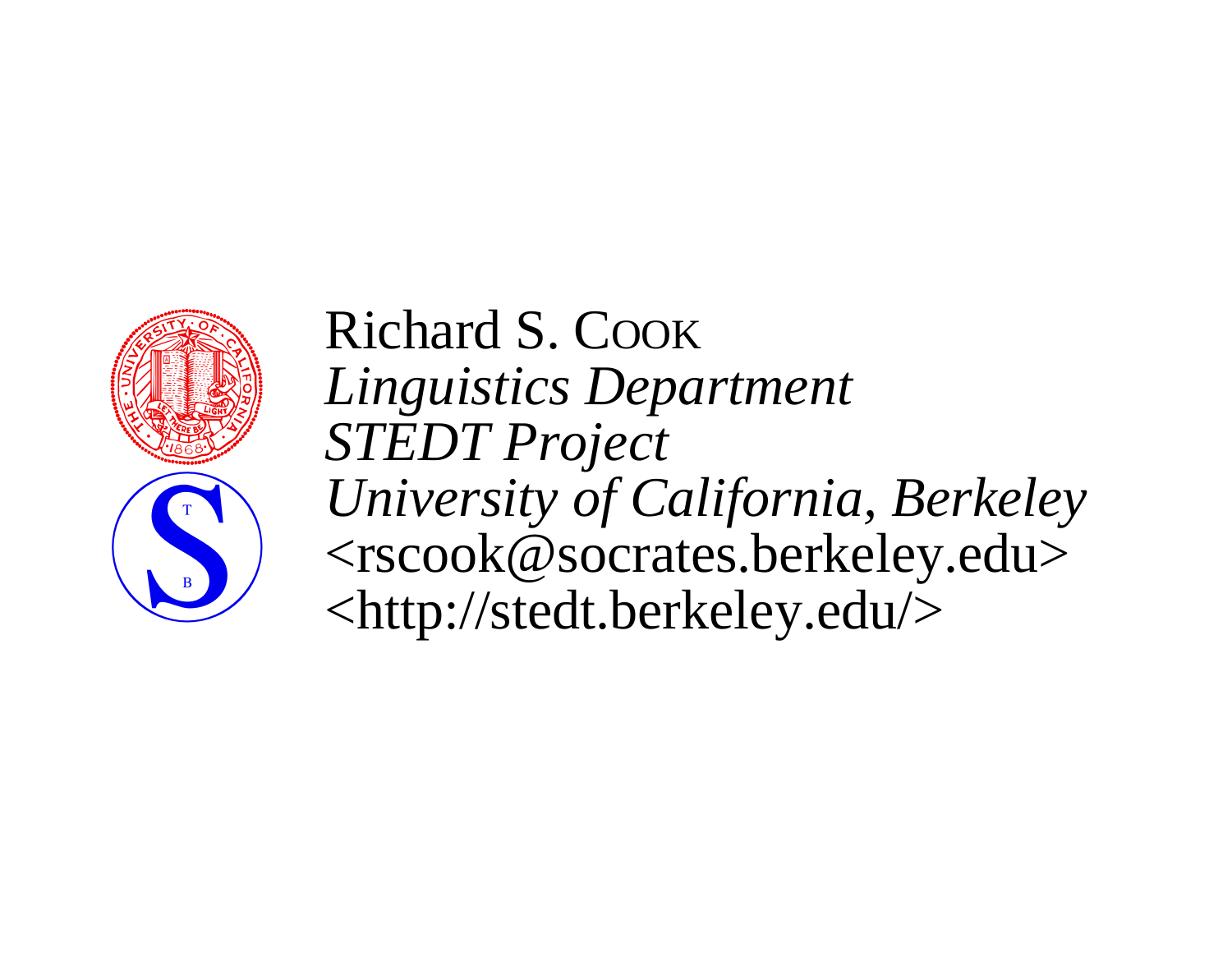# Linguistic Society of America (LSA) 2005, Oakland, CA

**Title: "Conversion of legacy linguistic transcription data to Unicode 4.0"** 

Speaker: Dr. Richard S. Cook

 Workshop: Unicode for Linguists: How To Type, Send, and Archive Linguistic Texts by Computer Time: Sunday, 9 January 9:00 AM - 12:00 PM Place: Simmons 3/4, Oakland Convention Center

Slot: 10:30-11:00

Organizer: Deborah Anderson (UC-Berkeley)

 Participants: Charles A. Bigelow (Bigelow & Holmes), William Bright, Peter Constable (Microsoft), Richard Cook (UC Berkeley), Kenneth Whistler (Sybase, Inc.)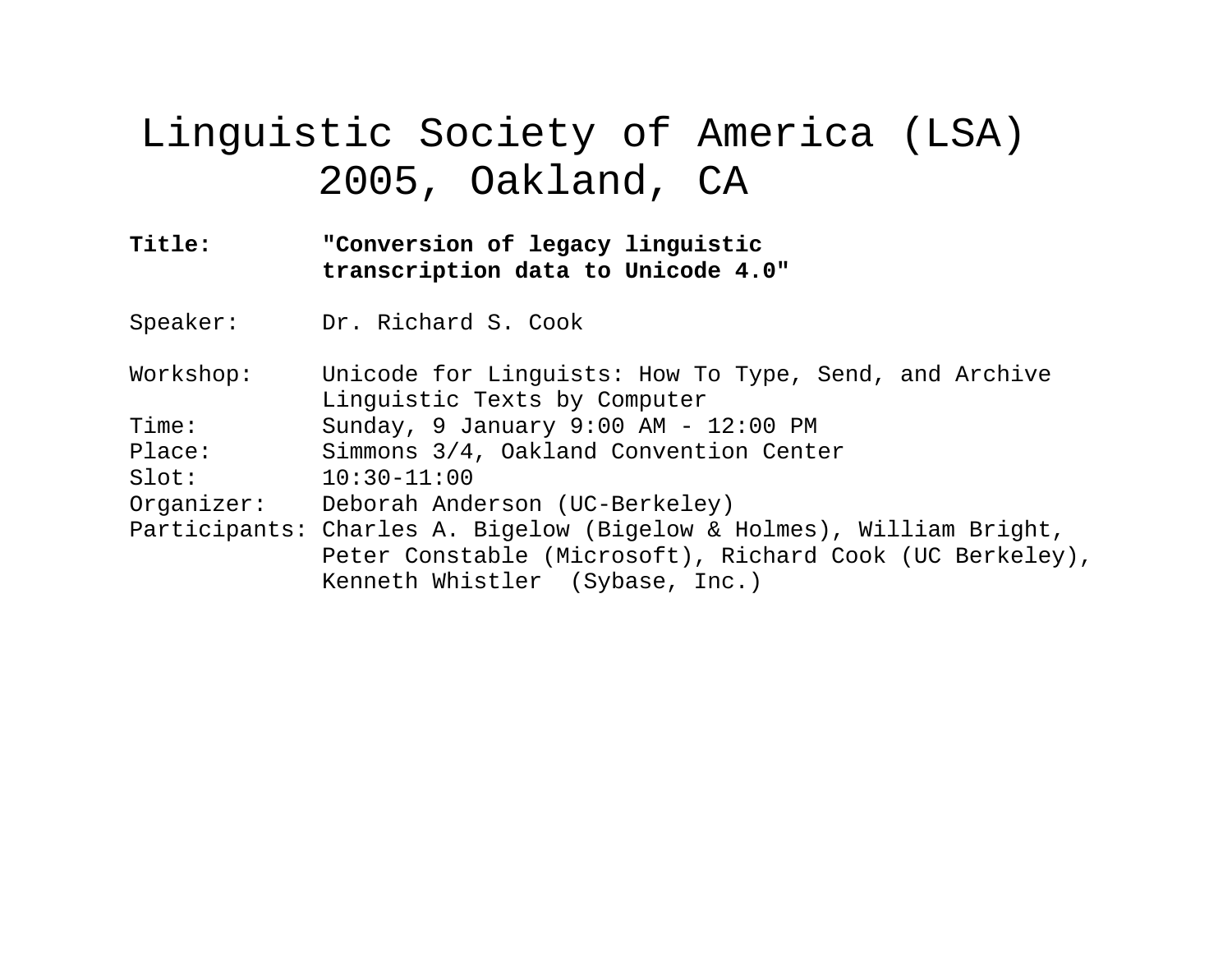# **CONVERSION OF LEGACY LINGUISTIC TRANSCRIPTION DATA TO UNICODE 4.0**

Richard Cook <rscook@unicode.org> LSA Workshop 2005/01/09

Re-representing (in Unicode) a legacy (non-Unicode) representation

# **TERMINOLOGY:**

 **LEGACY DATA, CODE POINT (CODEPOINT), PLAIN TEXT, ENCODING, CUSTOM ENCODING, STANDARD ENCODING, ENCODING MODEL, UNICODE SCALAR VALUE, USV, MAPPING, CHARACTER SET (CHARACTERSET), ENCODING FORM, NORMALIZATION**

# **LEGACY DATA**

 Most broadly: anything written, or a representation of anything written, from inscriptional or epigraphic material, to clay or silk or paper books, to graphical images, to pre-Unicode 4.X computer data. Strictly: pre-Unicode 4.X *computer* data.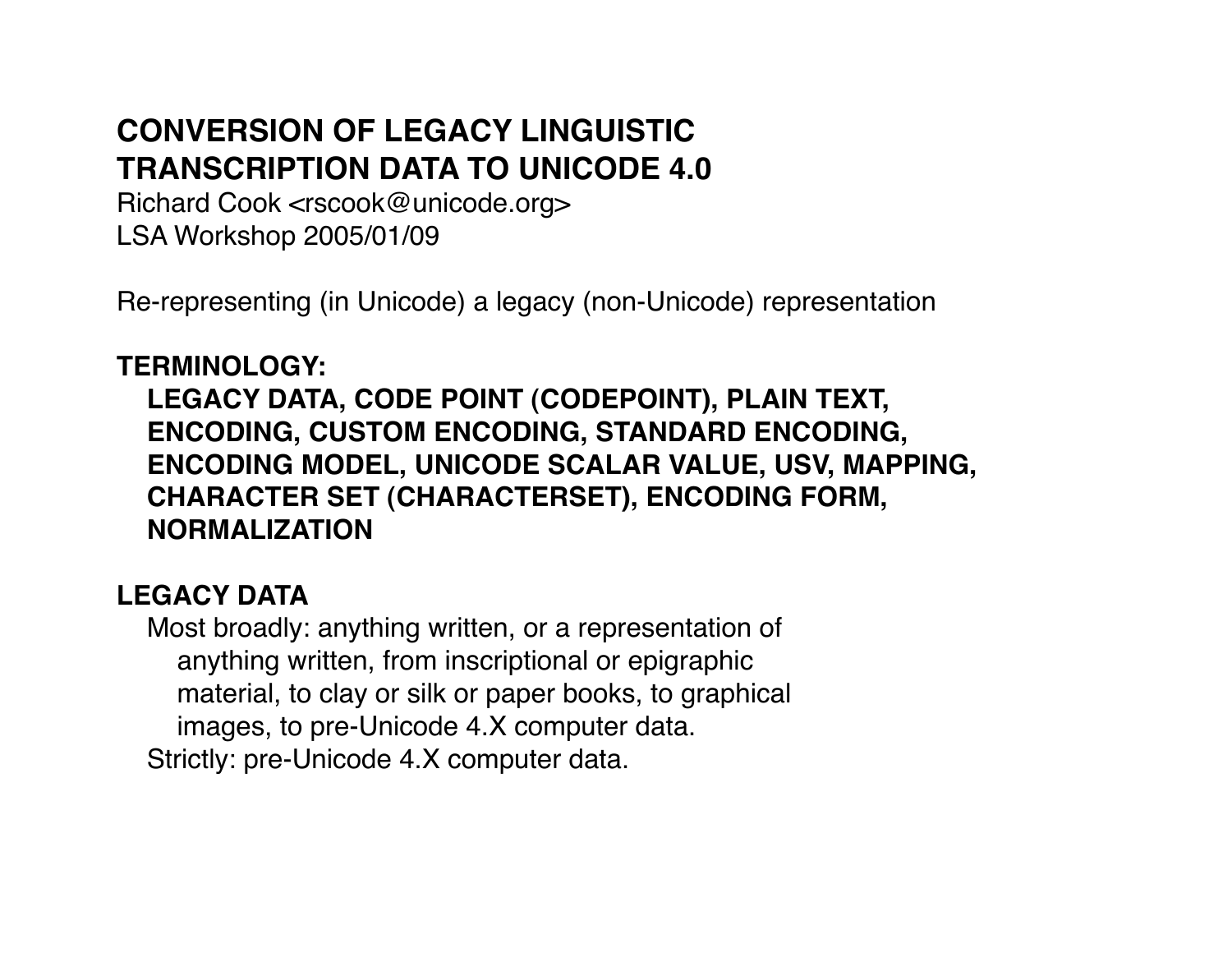# **CODE POINT (CODEPOINT, CODE POSITION)**

 Any integer numeric value in the range 0 to 10FFFF\_16 (i.e. 0 to 1,114,111) in the Unicode codespace. See The Unicode Standard 4.0, "D4b, Section 3.4, Characters and Encoding"

## **ENCODING**

 A system for associating speci fic symbols each with speci fic numbers. The "abstract character" together with its associated USV (code point) constitutes an "Encoded Character".

# **CUSTOM ENCODING**

A relatively non-standard encoding.

# **STANDARD ENCODING**

 A wide-spread encoding system, in general or universal use among users in a particular community.

### **ENCODING MODEL**

 The design principles behind a given encoding. This includes, for example, such things as the criteria for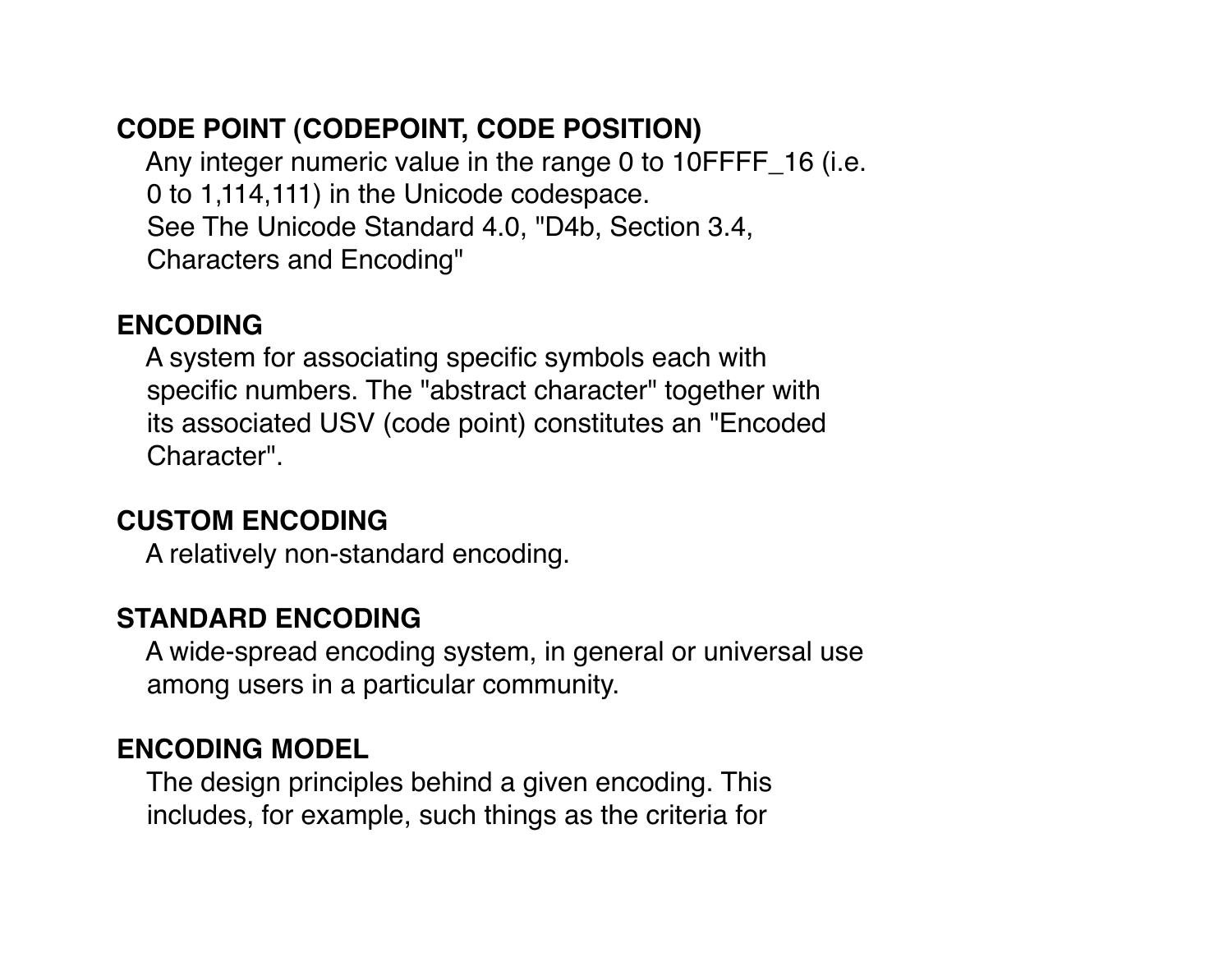distinguishing encoded entities, and the ordering of base character and diacritic.

### **MAPPING (MAPPING TABLE)**

(1) Association of abstract character and code point.

(2) Association between code points (within a single encoding,

or between different encodings).

## **CHARACTER SET (CHARACTERSET)**

 A collection of text elements, often within a particular encoding.

### **ENCODING FORM (CHARACTER ENCODING FORM)**

 Mapping from a character set de finition to the actual CODE UNITS used to represent the data.

### **CODE UNIT**

 The minimal bit combination that can represent a unit of encoded text. The Unicode Standard uses 8-bit code units in the UTF-8 encoding form, 16-bit code units in the UTF-16 encoding form, and 32-bit code units in the UTF-32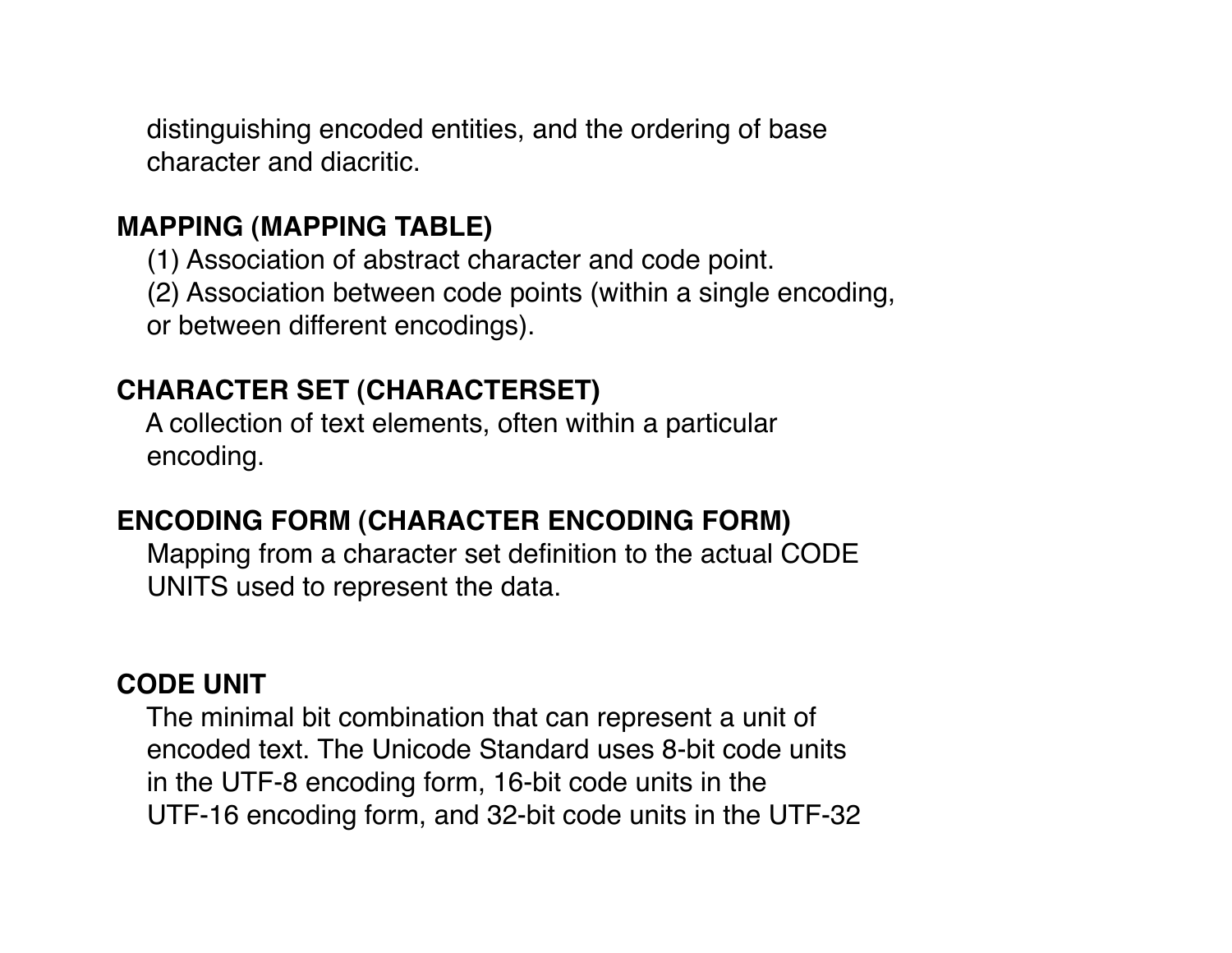encoding form. (See definition D28a in Section 3.9, Unicode Encoding Forms.)

#### **STRING**

 Sequence of code points in computerized text. Non-Unicode-aware software may confuse code point with code unit.

### **PLAIN TEXT**

 Computer-encoded text that consists \*only\* of a sequence of code points from a given encoding standard, with no other formatting or structural information. Plain text interchange is commonly used between computer systems that do not share higher-level protocols.

### **RICH TEXT (STYLED TEXT, FANCY TEXT, FORMATTED TEXT)**

 The opposite of plain text. The result of adding information to plain text. Applying specific font face, color, formatting information, etc. to plain text, one gets rich text. Converting rich text to plain text, information may be lost.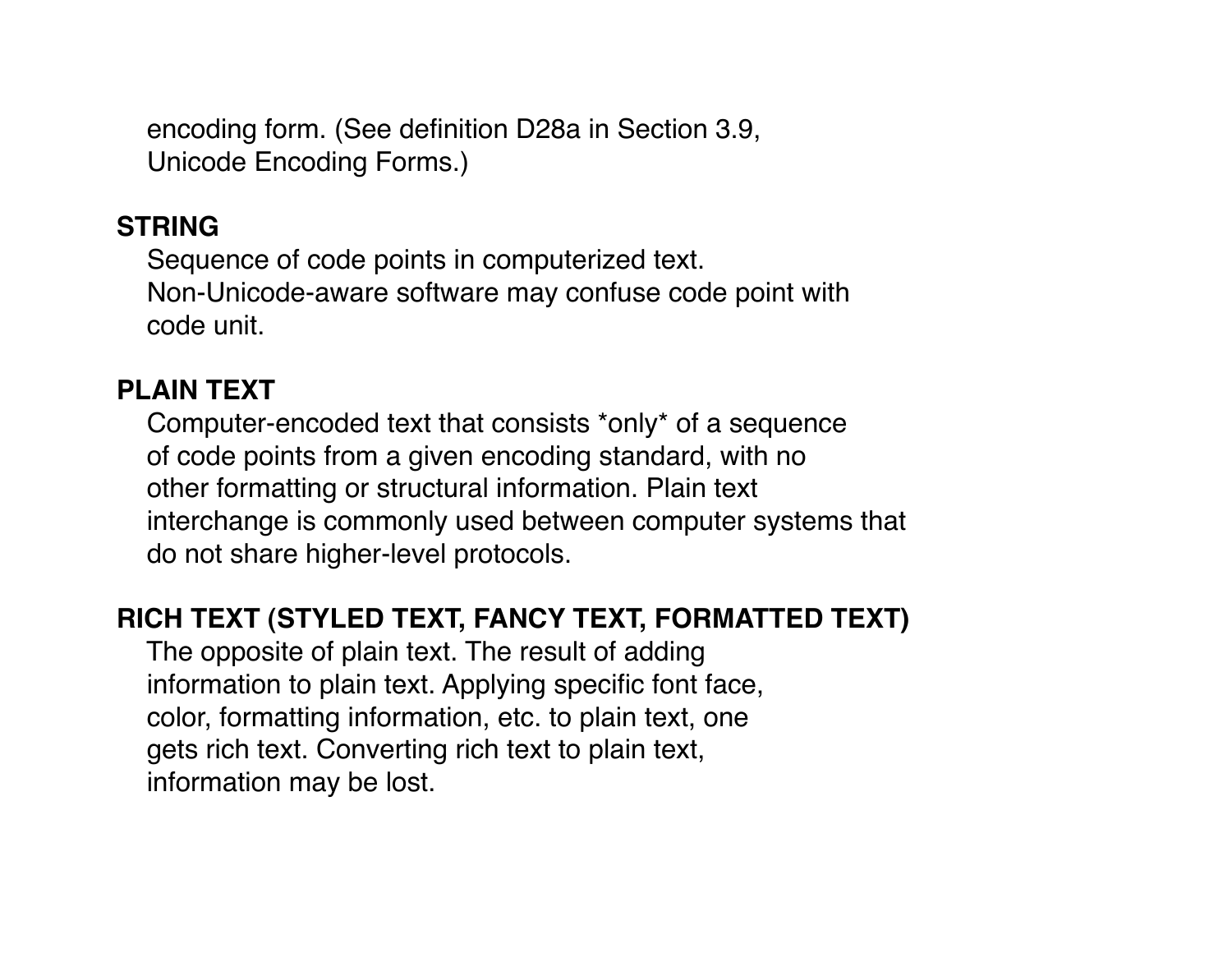# **UNICODE SCALAR VALUE (USV)**

 Any Unicode code point except high-surrogate and low-surrogate code points. As a result of this de finition, the set of Unicode scalar values consists of the ranges 0 to D7FF 16 and E000 16 to 10FFFF 16, inclusive. From The Unicode Standard 4.0, "D28, Section 3.9, Unicode Encoding Forms" <http://www.unicode.org/versions/Unicode4.0.0/ch03.pdf>

# **USV**

 A "U+" pre fixed upper- or lower-case hexadecimal representation of \*any\* UCS code point (not necessarily excluding surrogates). Matches the regex  $\wedge$ U\+[0-9A-Fa-f]{4,6}\$/ With bracketing, e.g. [U+7329][U+9be8], a fall-back encoding form (in the WenLin text editor).

# **SCALAR**

 1. <mathematics> A single number, as opposed to a vector or matrix of numbers. Thus, for example, "scalar multiplication" refers to the operation of multiplying one number (one scalar) by another and is used to contrast this with "matrix multiplication" etc.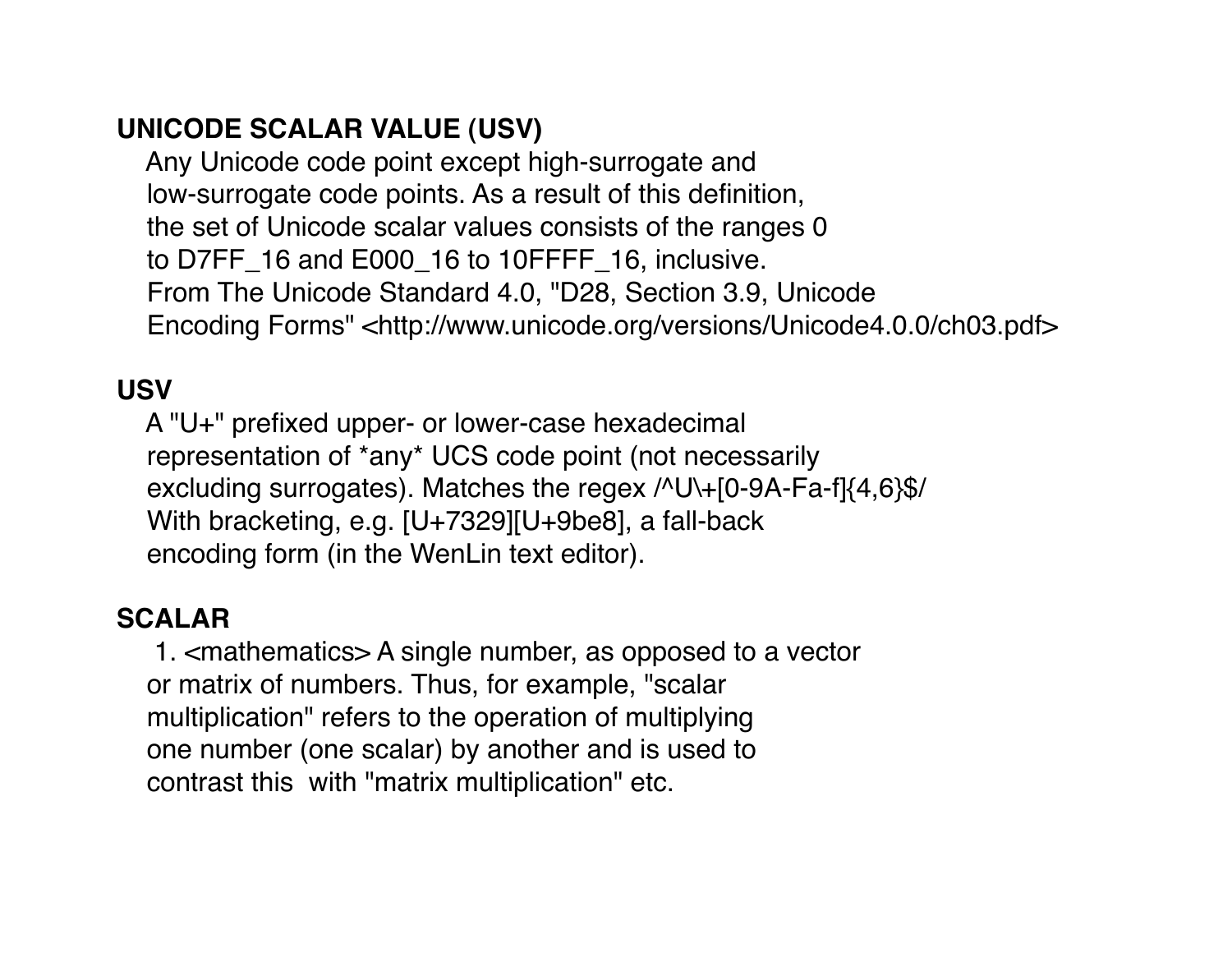2. <architecture> In a parallel processor or vector processor, the "scalar processor" handles all the sequential operations - those which cannot be parallelised or vectorised. See also superscalar (uniprocessor).

 3. <programming> Any data type that stores a single value (e.g. a number or Boolean), as opposed to an aggregate data type that has many elements. A string is regarded as a scalar in some languages (e.g. Perl) and a vector of characters in others (e.g. {C}). From <http://dictionary.reference.com/search?q=scalar>.

### **NORMALIZATION**

 A process of removing alternate representations of equivalent sequences from textual data, to convert the data into a form that can be binary-compared for equivalence.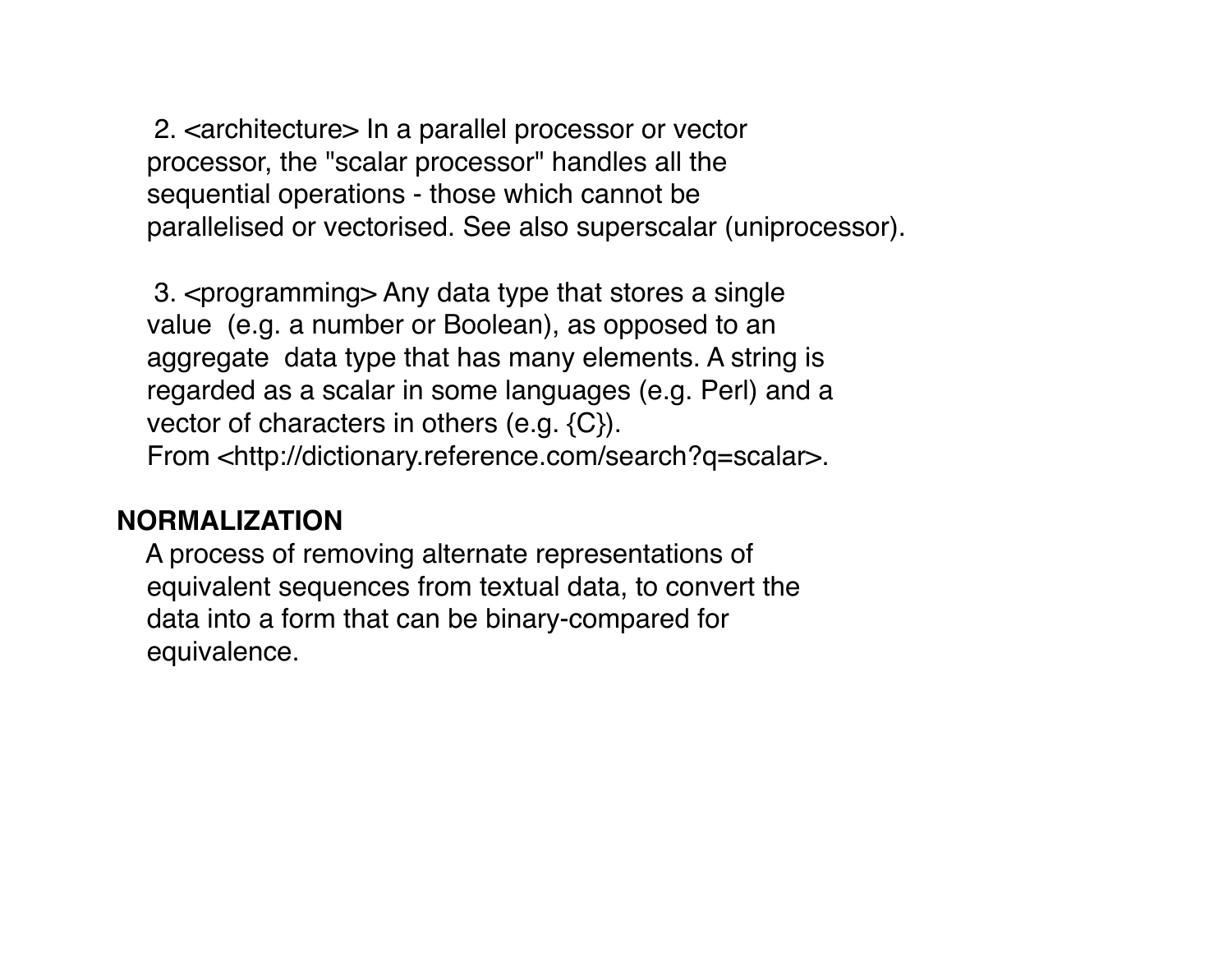# **CONVERSION PROCESS:**

- (0) Realizing that it needed to be done, learning how to do it, and that it could only be done in stages;
- (1) Mapping to Unicode 3.0;
- (2) Formal proposal of unencoded characters for inclusion in Unicode/ISO 10646;
- (3) Mapping to Unicode 4.0;
- (4) Creation of tools for conversion of the custom-encoded data;
- (5) Creation of tools for use of the new Unicode data.

 Complete standard mapping of this character set became possible only with the advent of Unicode 4.0, with the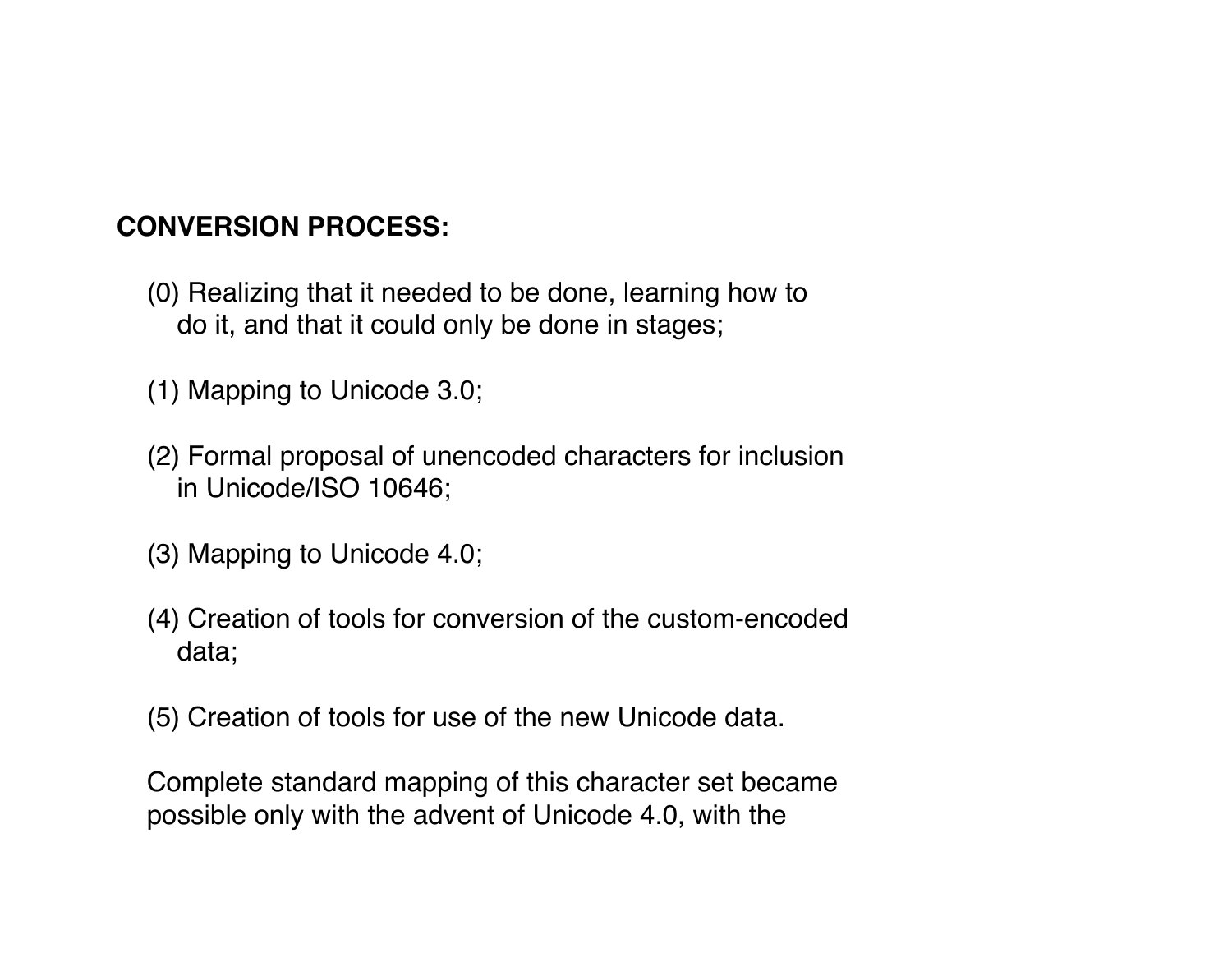encoding of certain characters peculiar to ST usage that had previously escaped the notice of standardization bodies.

 Dictating aspects of actions taken in step 4, step 5 is ongoing, and addresses a whole set of

# **RELATED ISSUES:**

 (A) relative primacy and maintenance of the data in original and converted forms;

(B) database application data requirements;

(C) font support.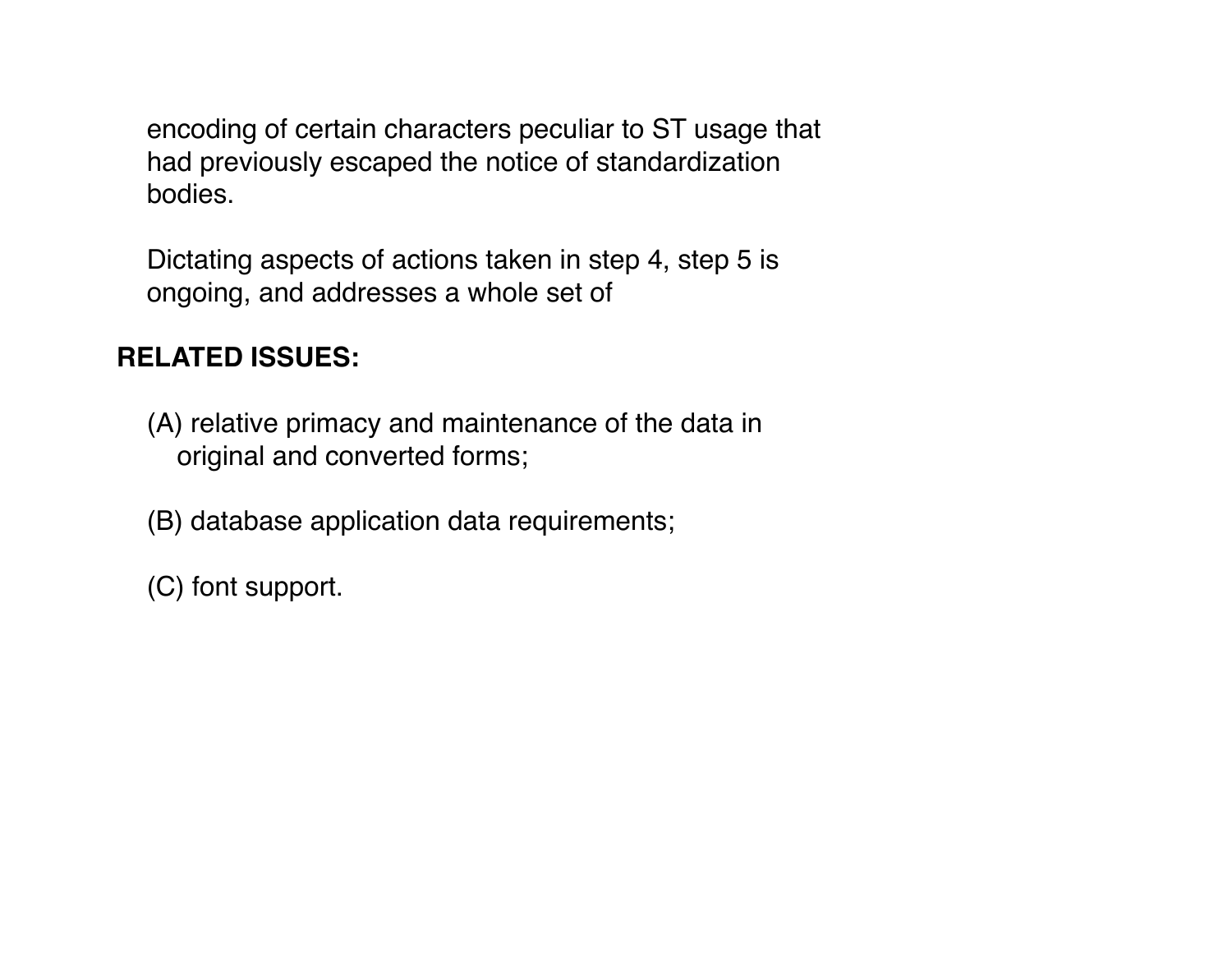#### **CONCLUSION**

 Unicode now serves as the standard interface to STEDT's lexical data, and with application and font support coming soon to a computer near you, Unicode will provide linguists worldwide with access to this valuable data for years to come.

#### **See also:**

Unicode Technical Note 19 (Deborah Anderson et al.) <http://www.unicode.org/notes/tn19/> (forthcoming)

 Linguists who are interested in establishing a standard way to transcribe a language, whether anyone has transcribed it before or not, whether it has an orthography of its own already or not, and whether this transcription is relatively narrow or broad, could benefit from reading this.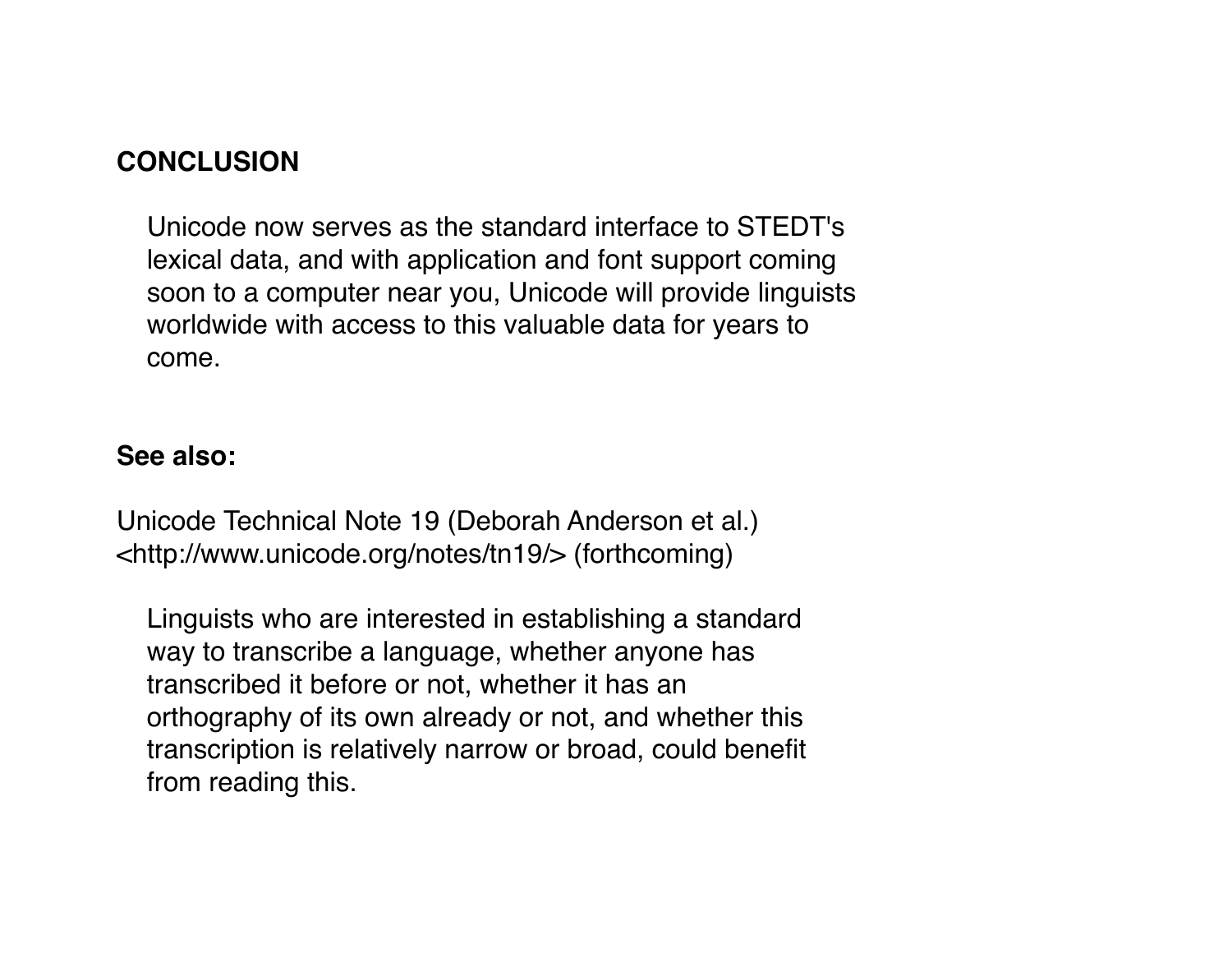### **Notes on the next two slides:**

These tables relate to the work presented in the following:

- "On the status of the curly-tail alveolo-palatal symbols." (PDF) <http://stedt.berkeley.edu/pdf/curly-tailed-tdnlcz.pdf>
- "Proposal to add five phonetic characters to the UCS" [with Everson]. (PDF) <http://linguistics.berkeley.edu/~rscook/pdf/UniProp-Final/n2366r-curly-tail.pdf>

Both available at <http://socrates.berkeley.edu/~rscook/html/writing.html>. See those documents for detailed discussion.

Briefly:

The first table derives from Wu Zongji (1992), exhibiting transcription symbols missing from Unicode 3.x.

The second table shows in the "A-P" column a more complete set of alveolo-palatal ("culry-tail") symbols, some of which were added to Unicode 4.0 through the document proposal "n2366r" (second item above).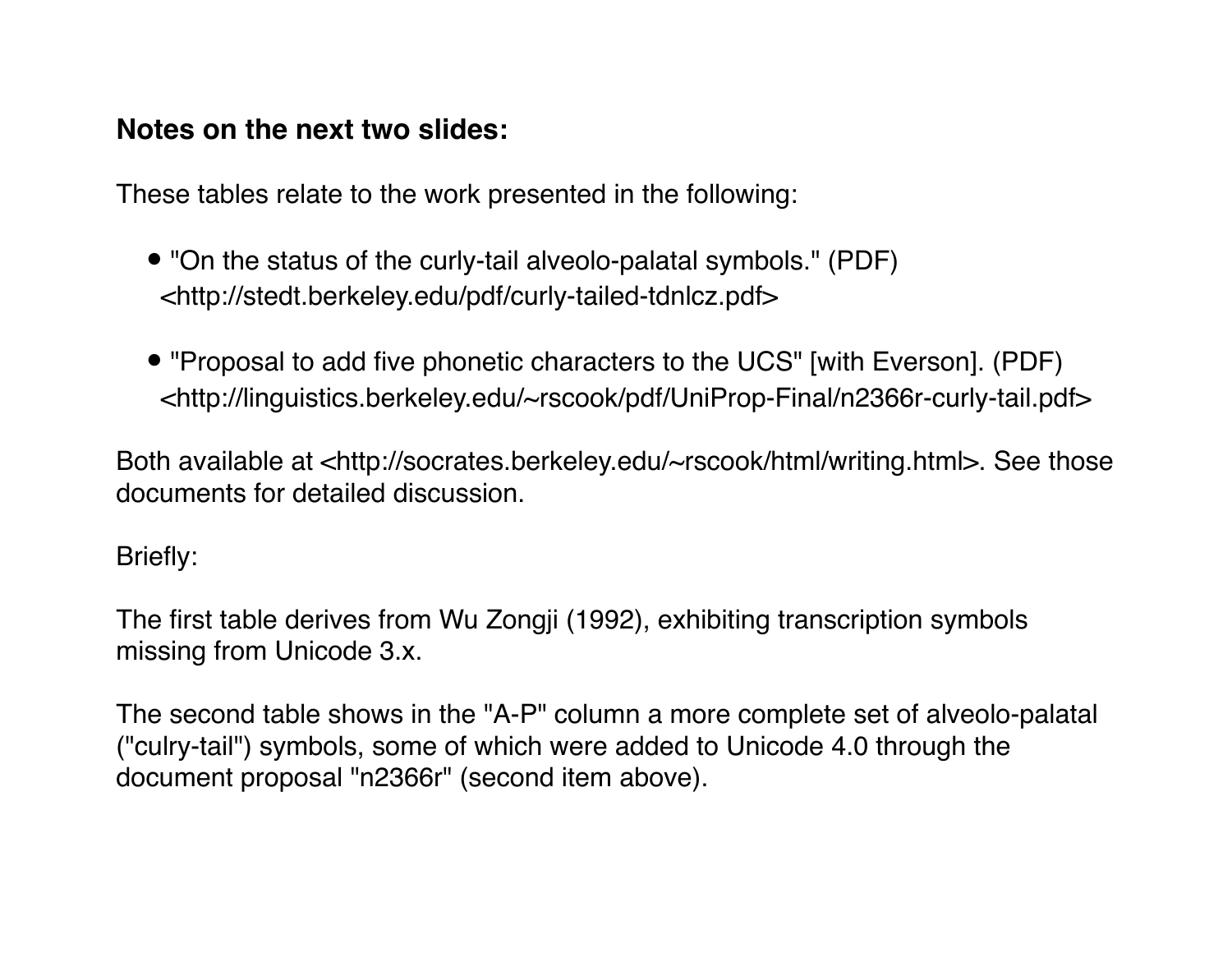附录一

表

标

(吴宗济 WU, 1992)

|   | 方            | 部<br>位<br>法                              | 唇<br>双                             | 唇<br>古    | 间<br>齿                       | 舌尖前舌尖后                    |                                         | 舌叶<br>(舌尖)              | 舌前                                                                         | 舌面中                        | 舌根<br>活面<br>后)                    | 小舌喉壁                                |              | 喉                                      |
|---|--------------|------------------------------------------|------------------------------------|-----------|------------------------------|---------------------------|-----------------------------------------|-------------------------|----------------------------------------------------------------------------|----------------------------|-----------------------------------|-------------------------------------|--------------|----------------------------------------|
| 辅 | 塞            | 不送气<br>清<br>送<br>气<br>不送气<br>浊<br>送<br>气 | p<br>$p^*$<br>$\mathbf b$<br>$b^*$ |           |                              | τ<br>$t^*$<br>d<br>q.     | $t^*$<br>$\mathbf{d}$<br>$\mathbf{d}^*$ |                         | $\overline{\mathfrak{t}^{\mathfrak{c}}}$<br>$\frac{1}{2}$<br>$\frac{1}{4}$ | $\mathbf c$<br>$c^*$<br>ì, | K<br>$\mathbf{k}^*$<br>g<br>$g^*$ | $\mathbf{q}$<br>$q^*$<br>G<br>$G^*$ |              | P<br>$P^{\prime}$                      |
|   | 塞擦           | 不送气<br>送<br>气<br>清                       |                                    | pf<br>pf' | $t\theta$<br>tθ <sup>'</sup> | ts<br>ts'                 | tş<br>tş*                               | tſ<br>tľ.               | $t\mathfrak{g}$<br>;tg                                                     |                            |                                   |                                     |              |                                        |
|   |              | 不送气<br>浊<br>气<br>送                       |                                    | by<br>by' | dð<br>dð <sup>®</sup>        | dz<br>dz'                 | dą<br>dz <sup>.</sup>                   | $\mathbf{d}_5$<br>$d_3$ | $d\overline{z}$<br>dz                                                      |                            |                                   |                                     |              |                                        |
|   |              | 浊                                        | m                                  | m         |                              | $\mathbf n$               | $\mathbf n$                             |                         | $\mathbf{n}$                                                               | л                          | ŋ                                 | $\mathbf{N}$                        |              |                                        |
|   | 鼻滚           | 浊                                        |                                    |           |                              | r                         |                                         |                         |                                                                            |                            |                                   | $\mathbf R$                         |              |                                        |
|   | 闪            | 浊                                        |                                    |           |                              | $\mathbf{r}$              | t                                       |                         |                                                                            |                            |                                   | $\overline{\mathbf{R}}$             |              |                                        |
|   | 边            | 浊                                        |                                    |           |                              |                           |                                         |                         |                                                                            | Y                          |                                   |                                     |              |                                        |
| 音 | 边<br>擦       | 清<br>浊                                   |                                    |           |                              | $\ddot{\mathbf{r}}$<br>13 |                                         |                         |                                                                            |                            |                                   |                                     |              |                                        |
|   | 擦            | 清<br>浊                                   | $\Phi$<br>β                        | v         | $\theta$<br>ð                | S<br>$\mathbf{z}$         | $\mathbf{s}$<br>Z                       | $\overline{\mathbf{3}}$ | $\boldsymbol{G}$<br>z                                                      | $\mathbf{c}$<br>τ.         | $\mathbf x$<br>Y                  | $\pmb{\chi}$<br>$\mathbf R$         | $\hbar$<br>ና | $\mathbf h$<br>$\overline{\mathbf{h}}$ |
|   | 无擦通音<br>及半元音 | 浊                                        | W<br>Ч                             | U         |                              |                           | I                                       |                         |                                                                            | j(q)                       | (w)                               | $\, {\bf K}$                        |              |                                        |
|   |              |                                          | 圆唇元音                               |           |                              | 舌尖元音<br>前                 | 后                                       |                         |                                                                            | 舌面元音<br>央<br>前             | 后                                 |                                     |              |                                        |
| 元 |              | 高                                        | (уцу <b>ни)</b>                    |           |                              | 14                        | 14                                      |                         |                                                                            | iy<br>$\mathbf{H}$<br>IY   | um<br>$\omega$                    |                                     |              |                                        |
|   |              | 半高                                       | (80)                               |           |                              |                           |                                         |                         |                                                                            | eø<br>$\Theta$             | Y O                               |                                     |              |                                        |
| 音 |              | 半低                                       | $(\text{ce})$                      |           |                              |                           |                                         |                         |                                                                            | E<br>303<br>3<br>B<br>æ    | $A$ 3                             |                                     |              |                                        |
|   |              | 低                                        | (D)                                |           |                              |                           |                                         |                         |                                                                            | A<br>a                     | <b>a p</b>                        |                                     |              |                                        |

音

 $\sim 800$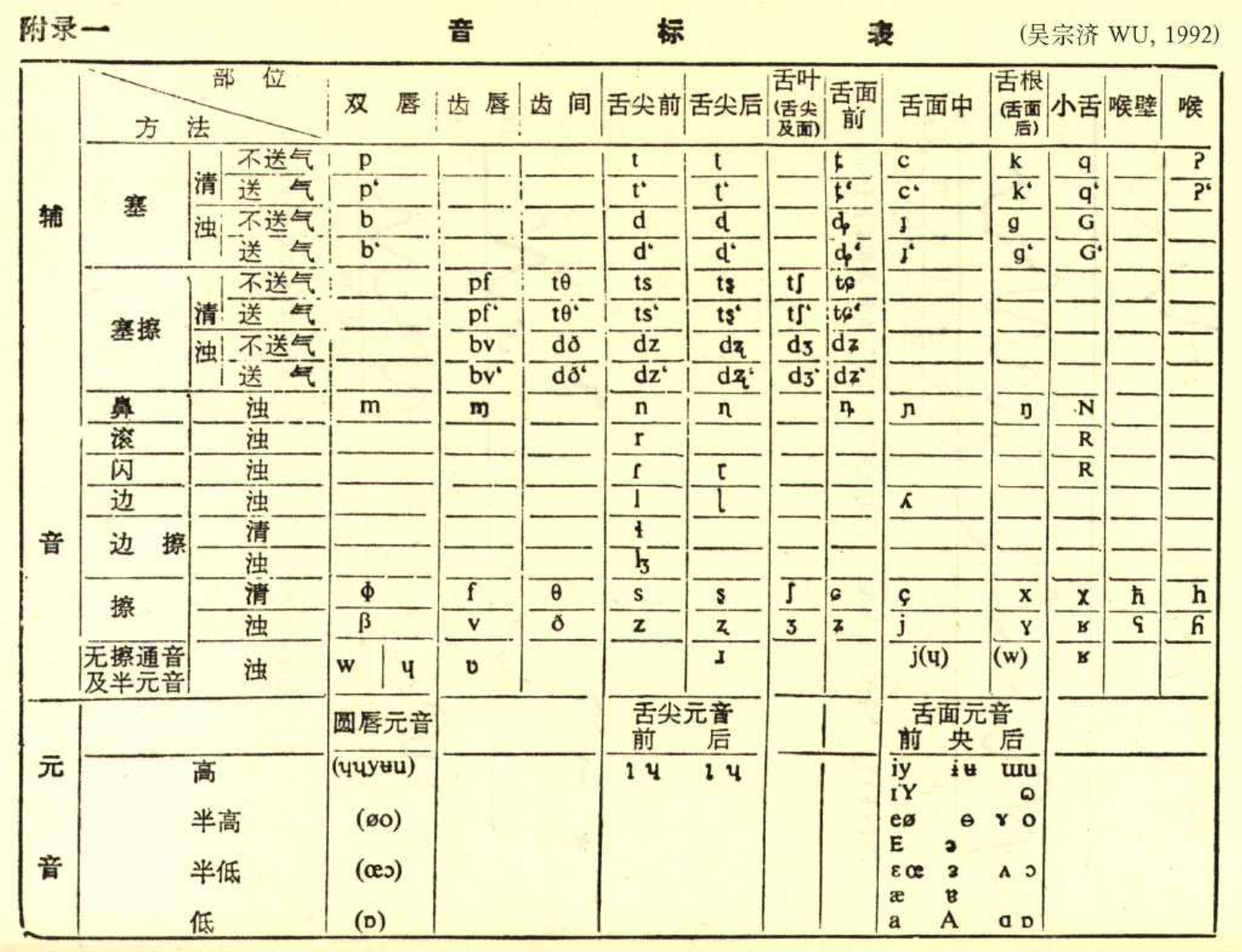#### CONSONANTS (PULMONIC AND GLOTTALIC)

|              | L               |   | L-D          |          | $I-D$    | D(A)         |               | R                 |                              |   | $P-A$          |                                 | $A-P$                     |                           | P             | $\mathbf{V}$                    |                  | $\mathbf{U}$   |             |         | $\overline{\mathbf{Ph}}$ |              | G            |
|--------------|-----------------|---|--------------|----------|----------|--------------|---------------|-------------------|------------------------------|---|----------------|---------------------------------|---------------------------|---------------------------|---------------|---------------------------------|------------------|----------------|-------------|---------|--------------------------|--------------|--------------|
| $\mathbf{p}$ | $\mathbf b$     |   |              |          |          | $\mathbf t$  | d             | t                 | $\mathbf{d}$                 |   |                | $\mathbf{t}$                    | $d_{\varphi}$             | $\mathbf{C}$              | $\mathbf{f}$  | $\bf k$                         | $\boldsymbol{g}$ | q              | G           |         |                          | $\mathbf{?}$ |              |
|              | m               |   | m            |          |          |              | $\mathbf n$   |                   | $\eta$                       |   |                |                                 | $n_{e}$                   |                           | $\mathfrak n$ |                                 | ŋ                |                | N           |         |                          |              |              |
|              | $\bf{B}$        |   |              |          |          |              | r             |                   |                              |   |                |                                 |                           |                           |               |                                 |                  |                | $\mathbf R$ |         |                          |              |              |
|              |                 |   |              |          |          |              | $\Gamma$      |                   | $\mathfrak{r}$               |   |                |                                 | $\mathfrak{r}$            |                           |               |                                 |                  |                |             |         |                          |              |              |
| $\Phi$       | $\beta$         | f | $\mathbf{V}$ | $\theta$ | $\delta$ | ${\bf S}$    | $\mathbf{Z}$  | $S_{\mathcal{S}}$ | $Z_{\!\scriptscriptstyle L}$ | J | $\overline{3}$ | $\mathcal{C}$                   | $\mathbf{Z}$              | ç                         | $\mathbf{j}$  | $\mathbf X$                     | $\mathbf{V}$     | $\chi$         | ${\bf R}$   | $\hbar$ | $\Omega$                 | $\hbar$      | $\mathbf{h}$ |
|              |                 |   |              |          |          | $\ddagger$   | $\mathfrak b$ |                   |                              |   |                |                                 |                           |                           |               |                                 |                  |                |             |         |                          |              |              |
|              |                 |   | $\upsilon$   |          |          |              | ${\bf J}$     |                   | $\mathbf{J}_{\mathbf{r}}$    |   |                |                                 | $\mathbf{J}_{\mathbf{z}}$ |                           | $\mathbf{j}$  |                                 | $\mathbf{u}$     |                |             |         |                          |              |              |
|              |                 |   |              |          |          |              | $\mathbf{I}$  |                   | -1<br>∪                      |   |                |                                 | $\downarrow$              |                           | $\Lambda$     |                                 | L                |                |             |         |                          |              |              |
| $p^{\prime}$ |                 |   |              |          |          | $t^{\prime}$ |               | $t^{\prime}$      |                              |   |                | $t^{\prime}$                    |                           | $\mathbf{c}^{\prime}$     |               | $k^{\prime}$                    |                  | q'             |             |         |                          |              |              |
| $\beta$      | $6\overline{6}$ |   |              |          |          | f            | $\mathbf{d}$  |                   |                              |   |                | $f_{\!\scriptscriptstyle\beta}$ | $\mathbf{d}$              | $\mathbf{C}^{\mathbf{c}}$ | $\int$        | $\boldsymbol{\hat{\mathrm{K}}}$ | $\int$           | $\mathfrak{q}$ | G           |         |                          |              |              |

Key: L=labio-/labial, D=dental, I=inter-, A=alveolo-/alveolar, R=retroflex, P=palato-/palatal, V=velar, U=uvular, Ph=Pharyngeal, G=glottal. Consonants arranged according to place of articulation (left-to-right = front-to-back), with inclusion of alveolo-palatal (A-P) place series. After WU Zongji (1992), with additional A-P place series symbols: [r] A-P flap or tap, [µ] A-P approximant, [L] A-P lateral, and [t d ] A-P implosives.<br>For a discussion this notation please see the most recent draft of the

#### **VOWELS**

| $\mathbf{i}$            | V |   |             | $\mathbf{i}$                                                                                                                                                                                                                                                                                                                                                                                                                   | $\mathbf{\mathbf{H}}$ |             | $\mathbf{u}$ | $\mathbf u$    |
|-------------------------|---|---|-------------|--------------------------------------------------------------------------------------------------------------------------------------------------------------------------------------------------------------------------------------------------------------------------------------------------------------------------------------------------------------------------------------------------------------------------------|-----------------------|-------------|--------------|----------------|
|                         |   | I | $\mathbf Y$ |                                                                                                                                                                                                                                                                                                                                                                                                                                |                       | $\mathbf U$ |              |                |
| ${\bf e}$               | Ø |   |             |                                                                                                                                                                                                                                                                                                                                                                                                                                |                       |             | $\infty$     | $\mathbf 0$    |
|                         |   |   |             | $\Theta$                                                                                                                                                                                                                                                                                                                                                                                                                       | $\Theta$              |             |              |                |
| $\boldsymbol{\epsilon}$ | œ |   |             |                                                                                                                                                                                                                                                                                                                                                                                                                                |                       |             | Λ            | $\mathfrak{O}$ |
| æ                       |   |   |             | $\mathbf{g}% _{T}=\mathbf{g}_{T}=\mathbf{g}_{T}=\mathbf{g}_{T}=\mathbf{g}_{T}=\mathbf{g}_{T}=\mathbf{g}_{T}=\mathbf{g}_{T}=\mathbf{g}_{T}=\mathbf{g}_{T}=\mathbf{g}_{T}=\mathbf{g}_{T}=\mathbf{g}_{T}=\mathbf{g}_{T}=\mathbf{g}_{T}=\mathbf{g}_{T}=\mathbf{g}_{T}=\mathbf{g}_{T}=\mathbf{g}_{T}=\mathbf{g}_{T}=\mathbf{g}_{T}=\mathbf{g}_{T}=\mathbf{g}_{T}=\mathbf{g}_{T}=\mathbf{g}_{T}=\mathbf{g}_{T}=\mathbf{g}_{T}=\math$ |                       |             |              |                |
| $\rm{a}$                | Œ |   |             |                                                                                                                                                                                                                                                                                                                                                                                                                                |                       |             | $\alpha$     | $\mathfrak{v}$ |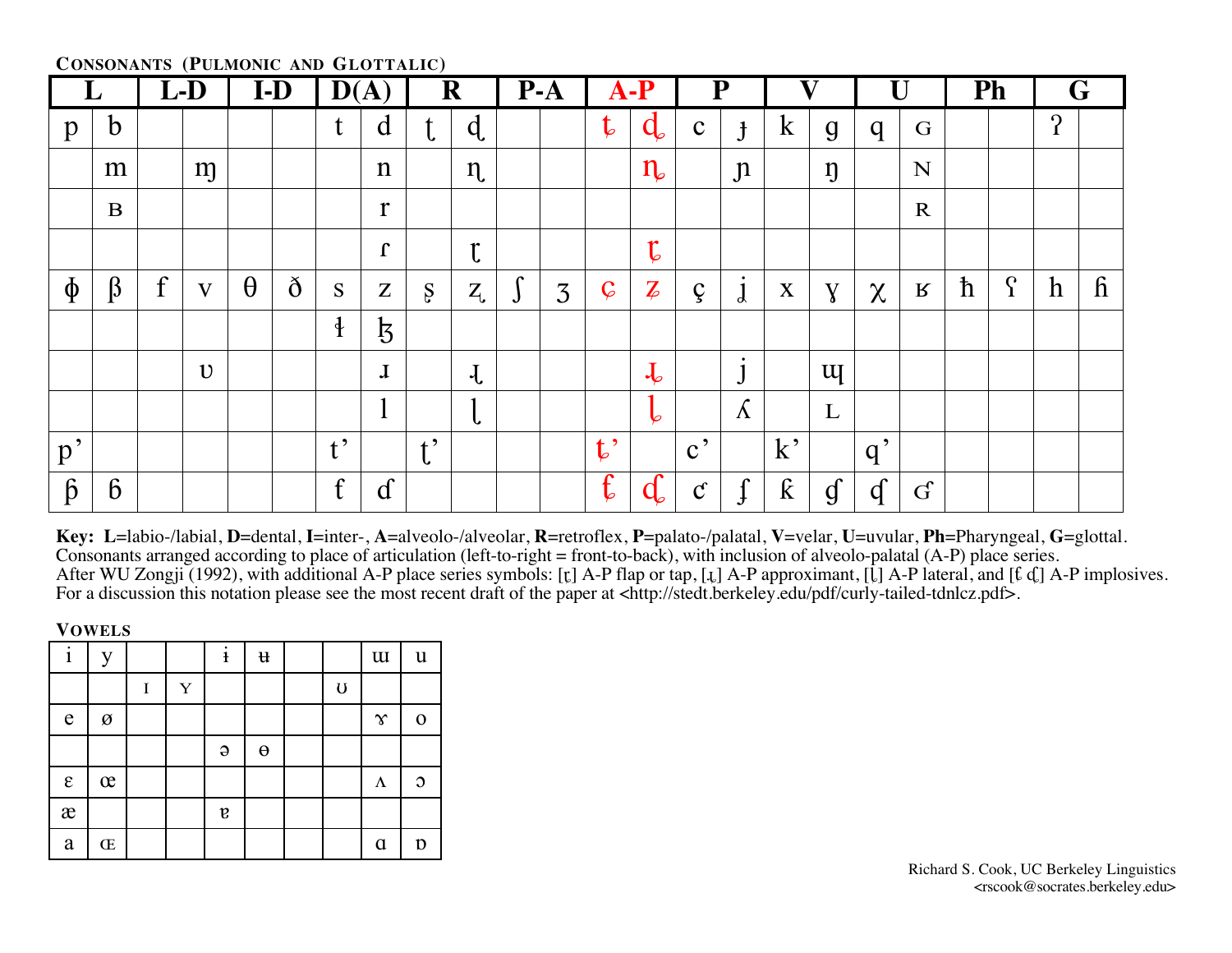```
#!/usr/bin/perl -w
BEGIN { $^{\wedge} W = 1 }
use strict;
```

```
# This program converts Mac STEDTFont 5.1 #
# text files to UTF-8. Run it in a directory #
# of files and convert each file.txt in that #
# directory to file.u8, silently overwriting #
# any pre-existing file.u8 in that directory #
# (you might want to be careful about that). #
# The STEDT Project and the author make no #
# expressed or implied warranty of any kind, #
# and assume no liability for errors or #
# omissions. No liability is assumed for #
# incidental and consequential damages in #
# connection with or arising out of the use #
# of the information or programs contained #
# in or accompanying this file. Caveat Utor! #
# Richard Cook rscook@socrates.berkeley.edu #
# Written with MacPerl 5.6.1r2 (2003-09-09) #
# Updated for Perl 5.8.1 (2004-09-17) #
```

```
warn "x"x64, "\n";
warn "Started: ", scalar localtime(), " ... \n";
warn sprintf "Perl %vd\n", $^V;
warn "-"x64,"\n";
warn "Remapping Mac STEDT Font 5.1 text files to Unicode 4.0 ... \n";
```

```
###GET LIST OF FILES TO CONVERT###
#opendir(DIR, ':')
opendir(DIR, '.')
    or die 'cannot open : $!';
my @files = sort grep /\.txt$/, readdir(DIR);
closedir(DIR);
die "Died: No file.txt in current directory to convert! (why not add some?)\n"
    unless @files;
my %files;
warn "-"x64,"\n";
my $tif = @files;
warn "The following $tif infiles in the current directory will be converted\n";
warn "to UTF-8 (INFILE => OUTFILE):\n";
warn "-"x64,"\n";
my $n;
for my $infile (@files){
    $n++;my $outfile = $infile;$outfile =\sim s/\.txt/.u8/
        or die "Died!: Infiles must be named with a `.txt' extension\n";
    $files{$infile}=$outfile;
    warn "$n: $infile => $outfile\n";
ł
```
###LOAD THE MAPS FROM THE DATA LIST BELOW###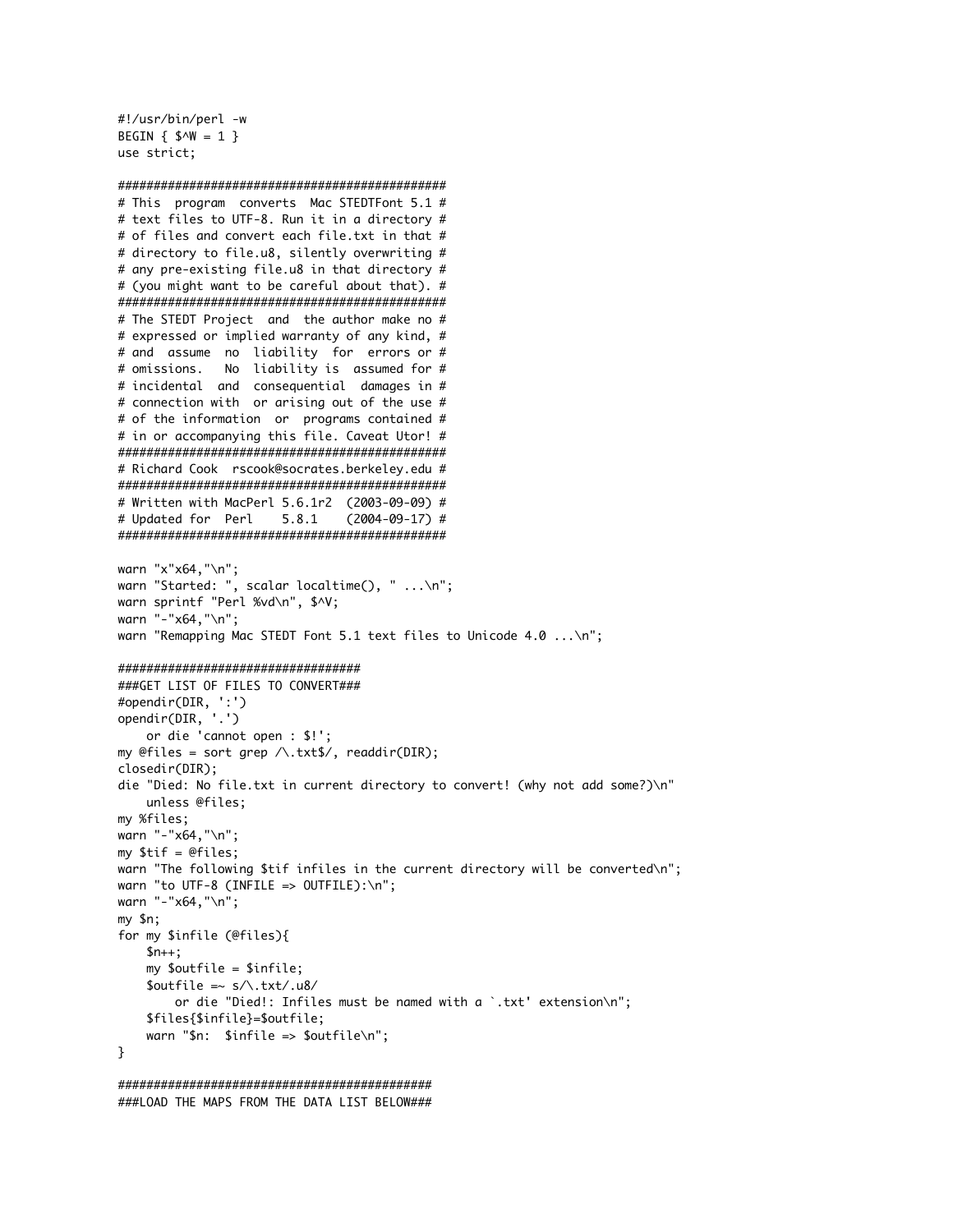```
warn "-"x64,"\n";
warn "Building the maps ... \n";
my (%char, %diac, %skip, %hash, %all, $linecount, $seq);
while (\langle \text{DATA} \rangle)next if /^#|^$/;
    $linecount++;
    chomp;
    my @t = split(\wedge t/,$_,-1);
    @t == 5or die "Died! corrupt STED2U-map, line: $.\n";
    $seq = $t[0]unless defined $seq;
    $t[0] == $seqor die "Died! t[0] == $seq ??\n";
    $t[1] = chr hex $t[1];chr $t[0] eq $t[1]
         or die "Died! $t[0] eq $t[1] ??\n";
    exists $all{$t[1]}
        or
    exists $hash{$t[1]}
         or
    exists $char{$t[1]}
        or
    exists $diac{$t[1]}
        and die "Non-unique keys! $_\n";
         $all{$t[1]}=$t[2];
    if($t[4] == \theta){# these base chars *don't* remap
         $skip{${${$t[1]}=$t[2];
    \mathcal{F}elsif($t[4] == 1){# diacritics
         $diag{{1}] =$t[2];\frac{1}{2} $hash{$t[1]}=$t[2];
    \mathbf{3}elsif($t[4] == 2){# these base chars *do* remap
         $char{ft[1]} = $t[2];\frac{1}{2} $hash{$t[1]}=$t[2];
    \mathbf{3}else{
         die "bad `Combining' value $t[4]: $_\n";
    ł
    $seq++;\mathbf{L}my $all = scalar keys %all;
warn "STEDTFont 5.1 Unicode 4.0 Scalar Values all loaded.\n";
warn "Total of $all characters in the comprehensive Map.\n";
##############
###MAP STATS###
warn "-"x64,"\n";
warn "Verifying map counts ... \n\n";
my %warn = (
```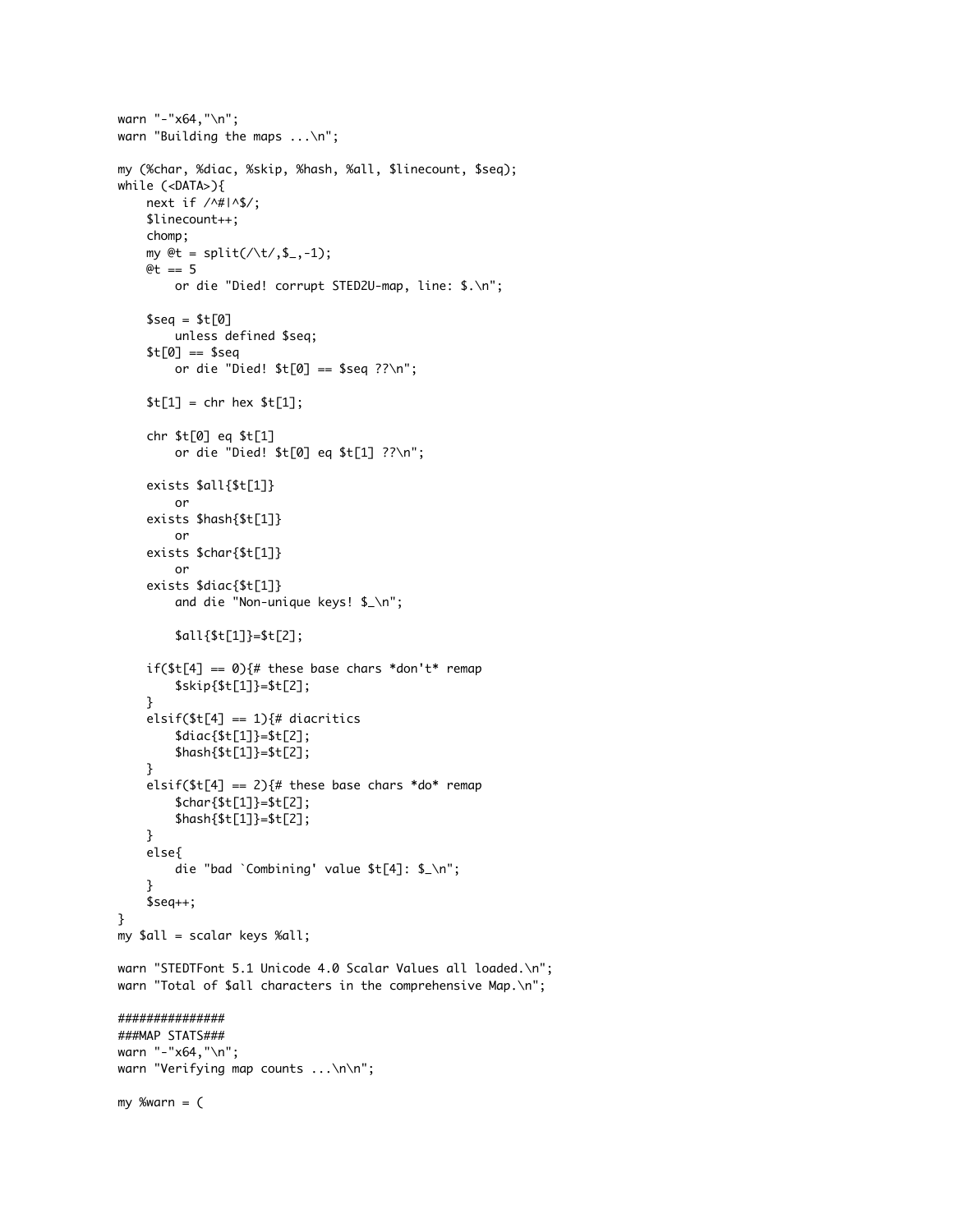```
 Char => scalar keys %char,
     Diac => scalar keys %diac,
     Skip => scalar keys %skip,
     Hash => scalar keys %hash,
);
my $z;
for my $w (sort keys %warn){
     my $warn = sprintf "Total of %03d Keys in the %s hash", $warn{$w}, $w;
     $warn = $warn . " (sum of above, these all get remapped)" 
         if $w eq "Hash";
     $warn = $warn . " (these don't get remapped)" 
         if $w eq "Skip";
     warn "$warn.\n";
    $z += $wan{ unless $w eq "Hash";
}
if($linecount == $z && $linecount == $all}
    warn "Total of $linecount Map DATA lines is all of Char, Diac, & Skip.\n\n";
}
else{
     die "ebod?! linecount=>$linecount, z=>$z, all=>$all\n";
}
my $c = join("", sort keys %char);
my $d = join("", sort keys %diac);
my $s = join("", sort keys %skip);
my $h = join("", sort keys %hash);
my $cx = join("", map {sprintf "0x%X ", ord $_} sort keys %char);
my $dx = join("", map {sprintf "0x%X ", ord $_} sort keys %diac);
my $hx = join("", map {sprintf "0x%X ", ord $_} sort keys %hash);
warn "STEDTFont 5.1 characters to remap: \n\n";
warn " Total of $warn{Char} base characters:\n[$cx].\n\n";
warn "    Total of $warn{Diac} prestruck diacritics:\n[$dx].\n\n";<br>warn "    Total of $warn{Hash} characters (base+diacritic) aet rem
          Total of $warn{Hash} characters (base+diacritic) get remapped:\n[$hx].\n\n";
warn "STEDTFont 5.1 base characters unchanged:\n\n";
warn " Total of $warn{Skip} chars in STEDTFont skipclass:\n[$s].\n\n";
warn "All map counts verified.\n";
#########################
###MAKE THE CONVERSION###
warn "-"x64,"\n";
warn "Beginning file conversion to UTF-8 ... \n\n";
# Some 7-bit control characters < 0x20 <SPACE> should probably
# not be in a Mac STEDTFont text file, and might be stripped 
# if they occur, except for 0x09 <TAB>, 0x0A <LF>, 0x0D <CR>.
# Some applications might export other 7-bit controls in 
# plain text to preserve certain info, e.g. FileMaker uses 
# 0x0B <VT> for line breaks within a cell. Also, (the one
# control > 0x20 <SPACE>) 0x7F <DELETE> is unused in STEDTFont.
# We leave these controls in the data if they occur, but warn you
# in case they are evidence of some problem with the infile.
my $ctrl = '[\x00-\x08\x0B\x0C\x0E-\x1F\x7F]';
```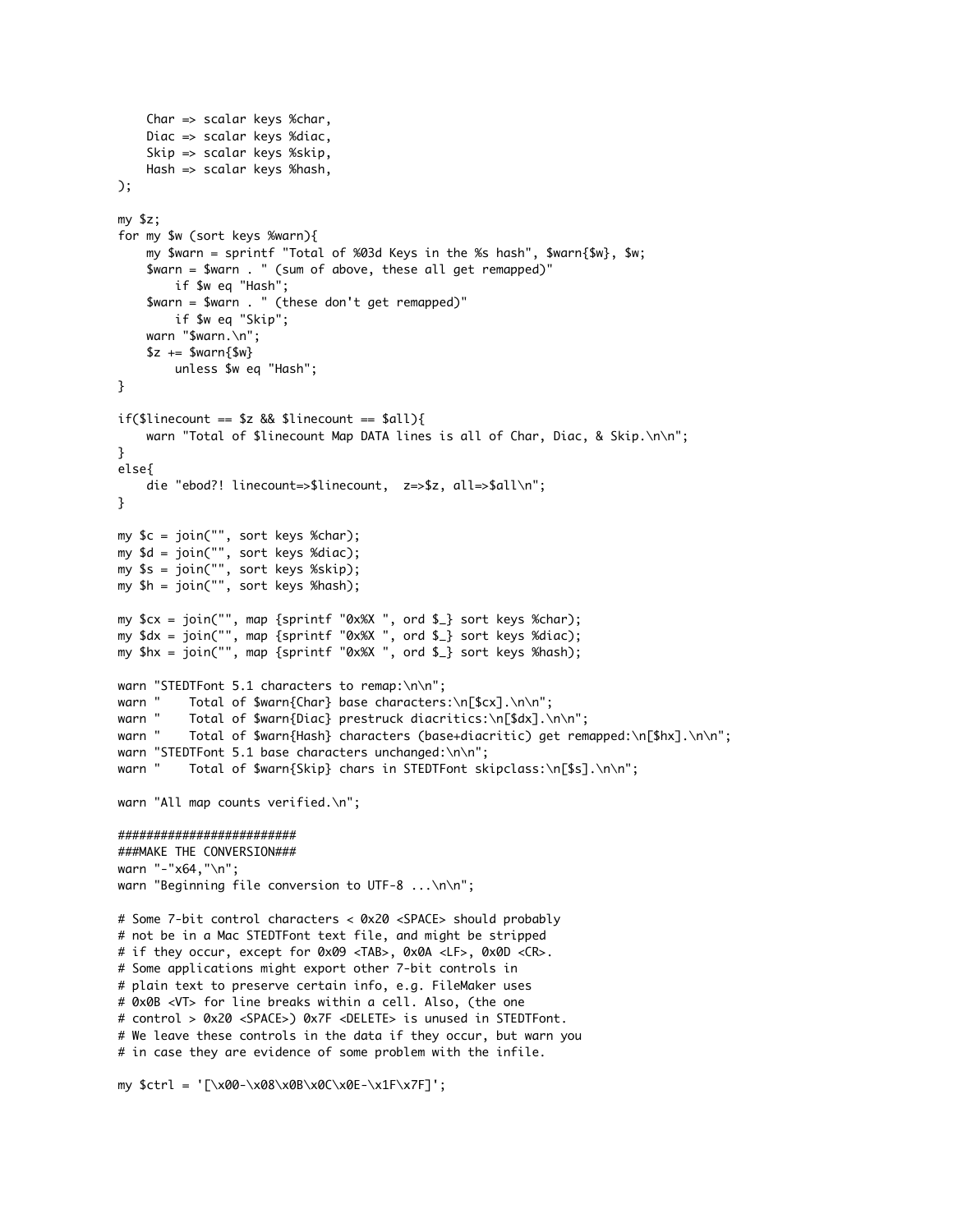```
for my $f (sort keys %files){
        open IF, "< $f" 
              or die "cannot open `$f': $!";
       warn "Reading text file `$f' ... \n";
        open OF, "> $files{$f}" 
               or die "cannot create `$files{$f}': $!";
       warn "Writing text file `$files{$f}' ... \n";
        my %frq; my $warned=0;
        while (<IF>){
              if (\sqrt{\frac{2}{1}} \cdot \frac{1}{8} \cdot \frac{1}{1})warn "Check for improper controls in file `$f':\n $_";
                      $warned++;
               }
               # mark controls (see above)
               #$_ =~ s/($ctrl)/"{".sprintf("%0#4X",ord $1)."}"/ego;
              for my $c (split(\angle/,$_)){
                     next if c = \sqrt{3}|\tilde{\tau}| $frq{$c}++;
               }
              #my @t = split(\wedget/,$_,-1);
               # if your infile is tab-separated with mixed encodings
               # then you'll want to specify the field to convert ...
               # interpose a space between diac and line-end or tab
              \ = - \ s/(\lceil\Qsd\E\rceil)(\t1) / 1 \ 2/go; # then, any post-diac non-diac is base; reorder them
              \ = - \ s/(\lceil\Q\ d\rceil + \lceil\Q\ d\rceil + \lceil\Q\ d\rceil + \lceil\Q\ d\rceil + \lceil\Q\ d\rceil + \lceil\Q\ d\rceil + \lceil\Q\ d\rceil + \lceil\Q\ d\rceil + \lceil\Q\ d\rceil + \lceil\Q\ d\rceil + \lceil\Q\ d\rceil + \lceil\Q\ d\rceil + \lceil\Q\ d\rceil + \lceil\Q\ d\rceil + \lceil\Q\ d\rceil + \lceil\Q\ d\rceil + \lceil\Q\ d\rceil + \lceil\Q\ d\rceil + \lceil\Q\ d\rceil + \lceil\Q\ d\rceil + \lceil\Q\ d\rceil + \lceil\ # remap to USV('s) to UTF-8
              $ = \sim s/([Q$h\E])/u](\$hash{$1}])/ego; # note that 0x84 and 0x96 both have 1-to-2 mappings which
              # could be handled with 0x84 => U+0221, 0x96 => U+0236 instead ...
               print OF;
        }
       warn "line count for `$f': $. .\n";
        close IF 
               or die "trouble closing `$f': $!";
        close OF 
               or die "trouble closing `$files{$f}': $!";
        warn "Finished converting `$f'.\n\n";
        my $types = scalar keys %frq;
       warn "Frequencies for $types character types occurring in `$f':\n";
       for my f(\text{sort } \{ \frac{\text{if } \text{f} \cdot \text{f} \cdot \text{f} \cdot \text{f} \cdot \text{f} \cdot \text{f} \cdot \text{f} \cdot \text{f} \cdot \text{f} \cdot \text{f} \cdot \text{f} \cdot \text{f} \cdot \text{f} \cdot \text{f} \cdot \text{f} \cdot \text{f} \cdot \text{f} \cdot \text{f} \cdot \text{f} \cdot \text{f} \cdot \text{f} \cdot \text{f} \cdot \text{f} \cdot \text{f} \cdot \text{f} \cdot \text{f} \cdot \text{f} \cdot \text{f} \cdot \textor and the contract of the contract of the contract of the contract of the contract of the contract of the contract of the contract of the contract of the contract of the contract of the contract of the contract of the c
                                                 $a cmp $b} keys %frq){
                            next if $f \rightarrow \sqrt{3}/;my sg = sf;$g = "" if $g = \sqrt{5} \text{ctr1/o};sg = $all{sf} if exists $all{sf};
```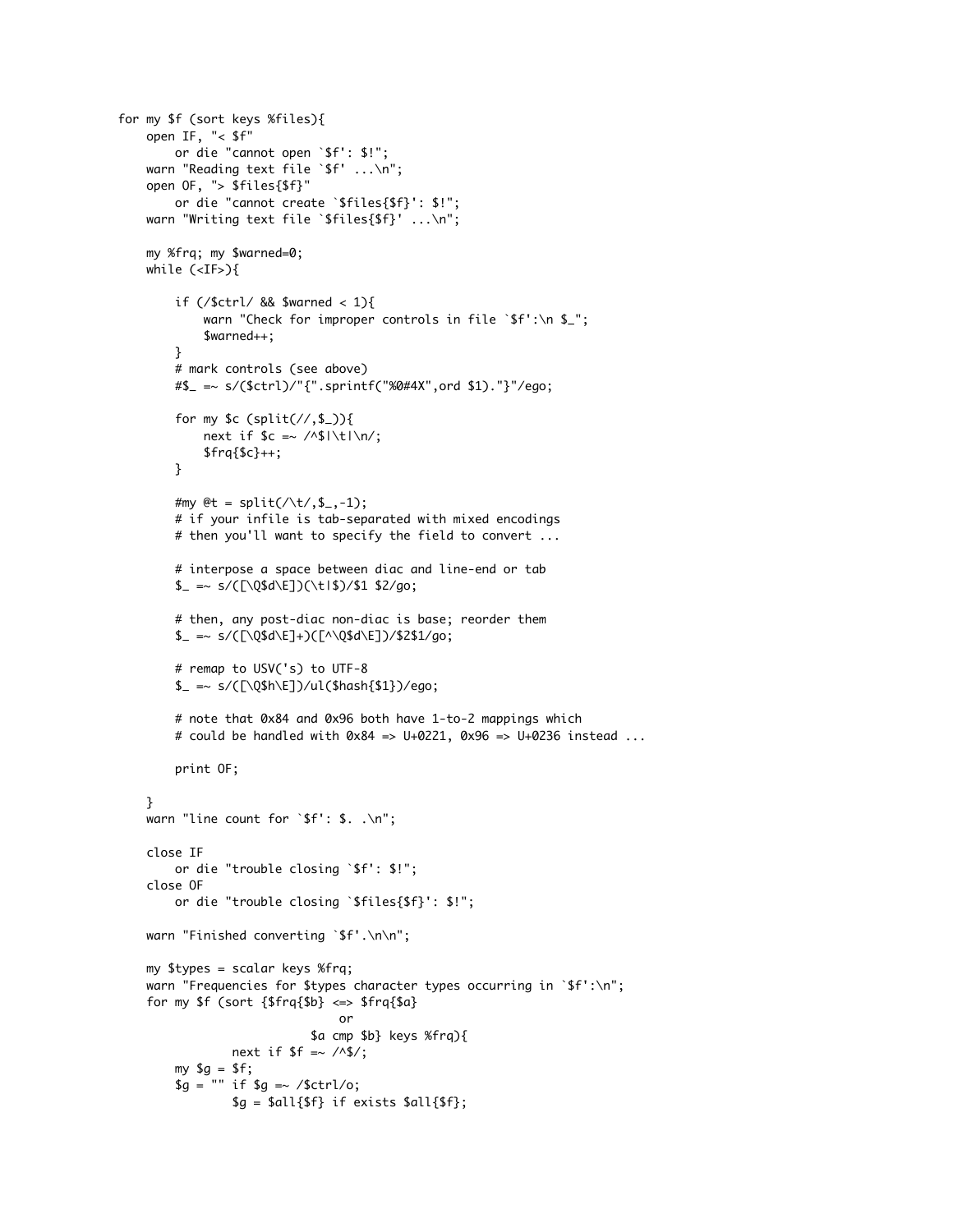```
printf "%#X\t% 6d\t=> %s\n", ord $f, $frq{$f}, $g;
   \mathcal{L}warn "-"x64,"\n";
}
my pl = 1 ? " " : "s";my $ar = "no";
\sqrt{2} sar = "the" if \sqrt{2}tif > 0;
\text{Sar} = \text{"all" if } \text{Stif} > 2;my $time = time() - $AT;my ssex = stime == 1 ? "" : "s";
warn "Finished converting $ar $tif file$pl in a total of $time second$sex.\n";
################
###SUBROUTINES###
############## SUB UL #############
###### sends SUB U8 a list ######
####### of bracketed USV's ######
sub ul \{my x = shift @;
   my h = '[0-9A-Fa-f]';
   my (@l) = $x =~ /(\[U\+$h{1,6}\])/g;
   die "Yikes? no \@l ???\n"
       unless @l;my $u = "":
   for my I(\mathcal{C}1)\$u := u8($1);}
   return $u;
\} # sub ul
########## SUB U8 bit ops #########
###################################
##### accepts both bracketed #####
##### and unbracketed USV #####
###################################
sub u8 \{my x = shift @_{i};my $h = '[0-9A-Fa-f]';
   #return $x unless
   # ($x \implies s/\land\ [U\land+(\$h{1,6})\land]\$/\$1/ == 1);x = S/N[U\+($h{1,6})\]$/$1/;
   x = \text{hex}(x);my $u8;
   if($x \le 0x0000007F)$u8=pack ("C", $x);
   }
   elsif($x <= 0x000007FF){
       s<sub>u8</sub>pack ("C", 0xC01(($x>>6))).
```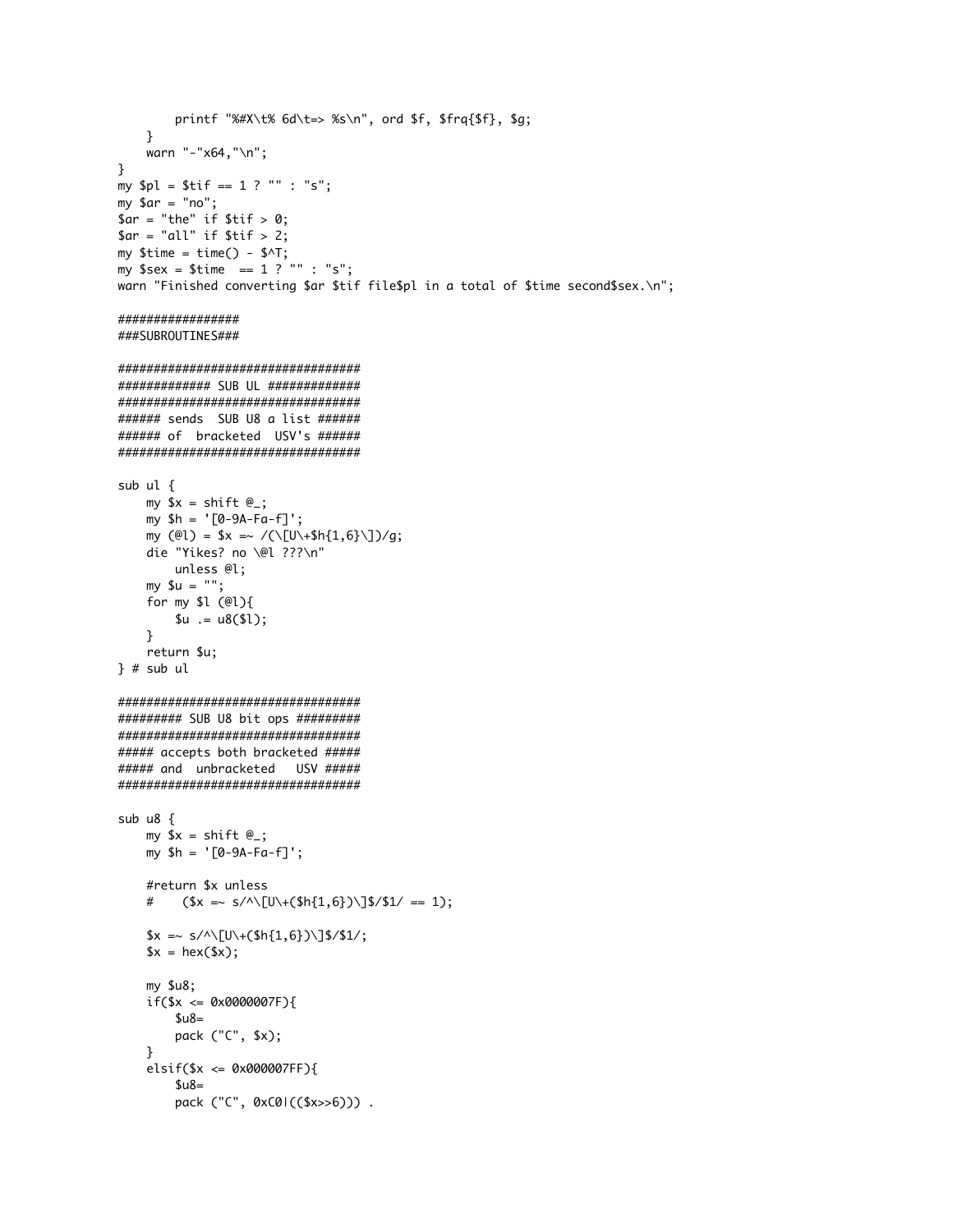```
 pack ("C", 0x80|($x&((1<<6)-1)));
     }
     elsif($x <= 0x0000FFFF){
        $u8= pack ("C", 0xE0|(($x>>12))) .
         pack ("C", 0x80|(($x>>6)&((1<<6)-1))) .
         pack ("C", 0x80|($x&((1<<6)-1)));
     }
     elsif($x <= 0x001FFFFF){
         $u8=
         pack ("C", 0xF0|(($x>>18))) .
 pack ("C", 0x80|(($x>>12)&((1<<6)-1))) .
 pack ("C", 0x80|(($x>>6)&((1<<6)-1))) .
         pack ("C", 0x80|($x&((1<<6)-1)));
     }
    elsif($x \le 0 \times 03FFFFFFF){
        $u8= pack ("C", 0xF8|(($x>>24))) .
         pack ("C", 0x80|(($x>>18)&((1<<6)-1))) .
         pack ("C", 0x80|(($x>>12)&((1<<6)-1))) .
         pack ("C", 0x80|(($x>>6)&((1<<6)-1))) .
         pack ("C", 0x80|($x&((1<<6)-1)));
     }
     elsif($x <= 0x7FFFFFFF){
        $u8= pack ("C", 0xFC|(($x>>30))) .
         pack ("C", 0x80|(($x>>24)&((1<<6)-1))) .
         pack ("C", 0x80|(($x>>18)&((1<<6)-1))) .
         pack ("C", 0x80|(($x>>12)&((1<<6)-1))) .
         pack ("C", 0x80|(($x>>6)&((1<<6)-1))) .
         pack ("C", 0x80|($x&((1<<6)-1)));
     }
     return $u8;
}# sub u8
```
#### ##################################### #MAPPING DATA STEDTFONT5 <=> UNICODE4

| DATA |            |                            |                                         |
|------|------------|----------------------------|-----------------------------------------|
| #DEC | <b>HEX</b> | <b>UNAME</b><br><b>USV</b> | <b>COMB</b>                             |
| 032  | 20         | <b>FU+00207</b>            | SPACE<br>0                              |
| 033  | 21         | <b>FU+00217</b>            | <b>EXCLAMATION MARK</b><br>0            |
| 034  | 22         | <b>FU+00221</b>            | <b>OUOTATION MARK</b><br>0              |
| 035  | 23         | <b>FU+00231</b>            | NUMBER SIGN<br>0                        |
| 036  | 24         | $[U+1D4A]$                 | MODIFIER LETTER SMALL SCHWA<br>2        |
| 037  | 25         | <b>FU+02791</b>            | LATIN SMALL LETTER TURNED R<br>2        |
| 038  | 26         | $[U+2AA4]$                 | GREATER-THAN OVERLAPPING LESS-THAN<br>2 |
| 039  | 27         | <b>[U+0027]</b>            | <b>APOSTROPHE</b><br>0                  |
| 040  | 28         | FU+00281                   | <b>LEFT PARENTHESIS</b><br>0            |
| 041  | 29         | TU+00291                   | RIGHT PARENTHESIS<br>0                  |
| 042  | 2A         | <b>[U+002A]</b>            | <b>ASTERISK</b><br>0                    |
| 043  | 2B         | <b>[U+002B]</b>            | PLUS SIGN<br>0                          |
| 044  | 2C         | <b>[U+002C]</b>            | <b>COMMA</b><br>0                       |
| 045  | 2D         | <b>[U+002D]</b>            | <b>HYPHEN-MINUS</b><br>0                |
| 046  | 2E         | <b>[U+002E]</b>            | FULL STOP<br>0                          |
| 047  | 2F         | <b>[U+002F]</b>            | SOLIDUS 0                               |
| 048  | 30         | <b>FU+00301</b>            | DIGIT ZERO<br>0                         |
| 049  | 31         | <b>[U+0031]</b>            | DIGIT ONE<br>0                          |
| 050  | 32         | <b>FU+00321</b>            | 0<br>DIGIT TWO                          |
| 051  | 33         | FU+00331                   | 0<br>DIGIT THREE                        |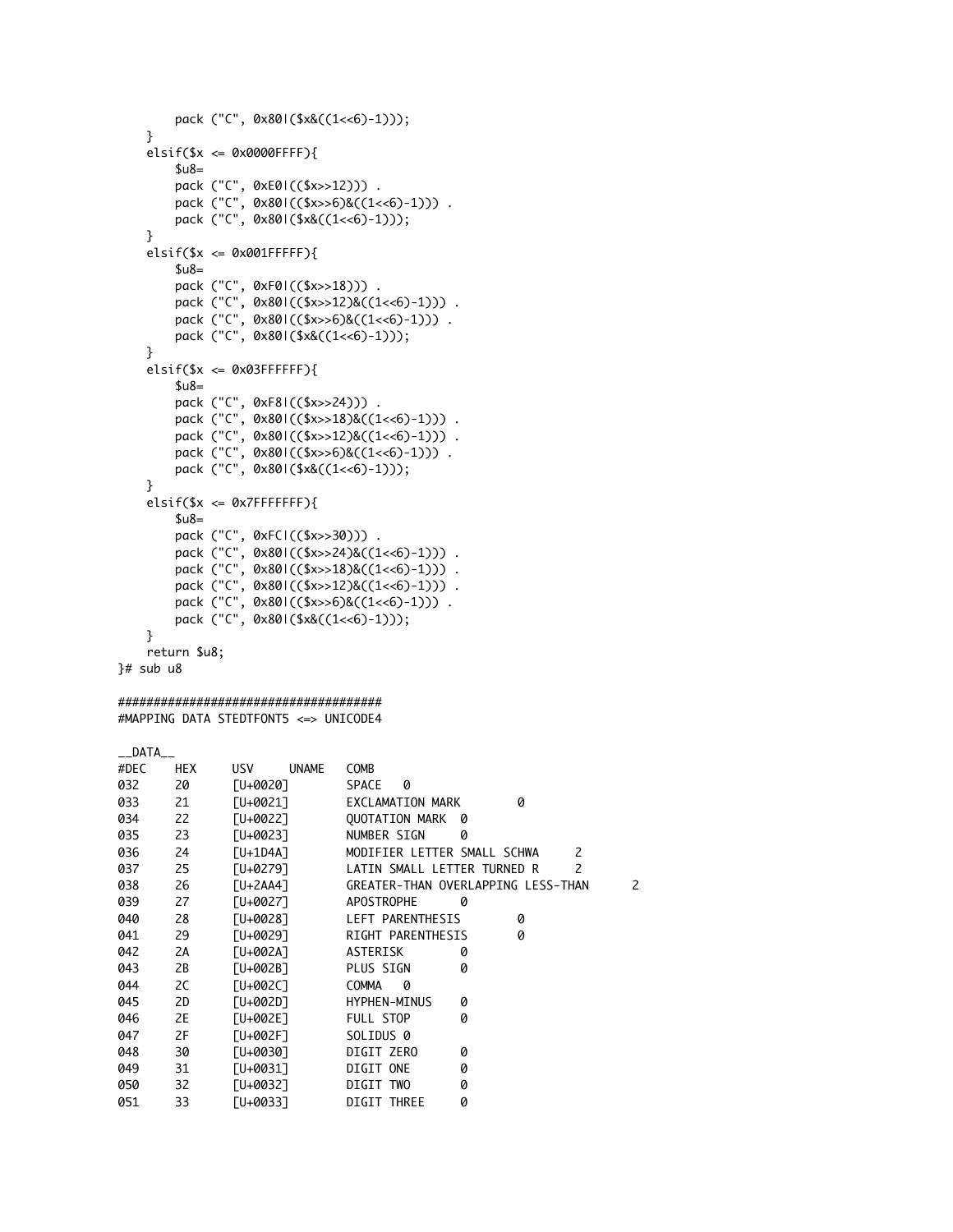| 052 | 34        | $[U+0034]$      | DIGIT FOUR<br>0                    |
|-----|-----------|-----------------|------------------------------------|
| 053 | 35        | $[U+0035]$      | DIGIT FIVE<br>0                    |
| 054 | 36        | [U+0036]        | DIGIT SIX<br>0                     |
| 055 | 37        | <b>[U+0037]</b> | DIGIT SEVEN<br>0                   |
| 056 | 38        | $[U+0038]$      | DIGIT EIGHT<br>0                   |
| 057 | 39        | FU+00391        | DIGIT NINE<br>0                    |
| 058 | 3A        | <b>[U+003A]</b> | COLON<br>0                         |
| 059 | 3B        | [U+003B]        | SEMICOLON<br>0                     |
|     |           |                 |                                    |
| 060 | 3C        | <b>[U+003C]</b> | LESS-THAN SIGN<br>0                |
| 061 | 3D        | [U+003D]        | 0<br>EQUALS SIGN                   |
| 062 | 3E        | [U+003E]        | GREATER-THAN SIGN<br>0             |
| 063 | 3F        | [U+003F]        | <b>QUESTION MARK</b><br>0          |
| 064 | 40        | $[U+032A]$      | COMBINING BRIDGE BELOW<br>1        |
| 065 | 41        | <b>[U+0041]</b> | LATIN CAPITAL LETTER A<br>0        |
| 066 | 42        | <b>[U+0042]</b> | LATIN CAPITAL LETTER B<br>0        |
| 067 | 43        | <b>[U+0043]</b> | LATIN CAPITAL LETTER C<br>0        |
| 068 | 44        | [U+0044]        | LATIN CAPITAL LETTER D<br>0        |
| 069 | 45        | <b>[U+0045]</b> | LATIN CAPITAL LETTER E<br>0        |
| 070 | 46        | <b>[U+0046]</b> | LATIN CAPITAL LETTER F<br>0        |
|     |           |                 | LATIN CAPITAL LETTER G<br>0        |
| 071 | 47        | <b>[U+0047]</b> |                                    |
| 072 | 48        | <b>[U+0048]</b> | LATIN CAPITAL LETTER H<br>0        |
| 073 | 49        | <b>[U+0049]</b> | LATIN CAPITAL LETTER I<br>0        |
| 074 | 4Α        | [U+004A]        | LATIN CAPITAL LETTER J<br>0        |
| 075 | 4B        | [U+004B]        | LATIN CAPITAL LETTER K<br>0        |
| 076 | 4C        | [U+004C]        | LATIN CAPITAL LETTER L<br>0        |
| 077 | 4D        | [U+004D]        | LATIN CAPITAL LETTER M<br>0        |
| 078 | 4E        | <b>[U+004E]</b> | LATIN CAPITAL LETTER N<br>0        |
| 079 | 4F        | [U+004F]        | LATIN CAPITAL LETTER O<br>0        |
| 080 | 50        | [U+0050]        | LATIN CAPITAL LETTER P<br>0        |
| 081 | 51        | <b>[U+0051]</b> | LATIN CAPITAL LETTER O<br>0        |
| 082 | 52        | <b>[U+0052]</b> | LATIN CAPITAL LETTER R<br>0        |
|     |           |                 |                                    |
| 083 | 53        | <b>[U+0053]</b> | LATIN CAPITAL LETTER S<br>0        |
| 084 | 54        | <b>[U+0054]</b> | LATIN CAPITAL LETTER T<br>0        |
| 085 | 55        | $[U+0055]$      | LATIN CAPITAL LETTER U<br>0        |
| 086 | 56        | TU+00567        | LATIN CAPITAL LETTER V<br>0        |
| 087 | 57        | <b>[U+0057]</b> | LATIN CAPITAL LETTER W<br>0        |
| 088 | 58        | <b>[U+0058]</b> | LATIN CAPITAL LETTER X<br>0        |
| 089 | 59        | TU+00597        | LATIN CAPITAL LETTER Y<br>0        |
| 090 | 5Α        | $[U+005A]$      | LATIN CAPITAL LETTER Z<br>0        |
| 091 | 5В        | [U+005B]        | LEFT SQUARE BRACKET<br>0           |
| 092 | 5C        | [U+0300]        | COMBINING GRAVE ACCENT<br>1        |
| 093 | <b>5D</b> | <b>FU+005D7</b> | RIGHT SQUARE BRACKET<br>0          |
| 094 | 5E        | $[U+027E]$      | LATIN SMALL LETTER R WITH FISHHOOK |
| 095 | 5F        | $[U+0331]$      | COMBINING MACRON BELOW<br>1        |
| 096 | 60        | $[U+00D0]$      | LATIN CAPITAL LETTER ETH<br>2      |
|     |           |                 |                                    |
| 097 | 61        | $[U+0061]$      | LATIN SMALL LETTER A<br>0          |
| 098 | 62        | $[U+0062]$      | LATIN SMALL LETTER B<br>0          |
| 099 | 63        | $[U+0063]$      | LATIN SMALL LETTER C<br>0          |
| 100 | 64        | $[U+0064]$      | LATIN SMALL LETTER D<br>0          |
| 101 | 65        | <b>[U+0065]</b> | LATIN SMALL LETTER E<br>0          |
| 102 | 66        | FU+00667        | LATIN SMALL LETTER F<br>0          |
| 103 | 67        | $[U+0067]$      | LATIN SMALL LETTER G<br>0          |
| 104 | 68        | $[U+0068]$      | LATIN SMALL LETTER H<br>0          |
| 105 | 69        | $[U+0069]$      | LATIN SMALL LETTER I<br>0          |
| 106 | 6A        | $[U+006A]$      | LATIN SMALL LETTER J<br>0          |
| 107 | 6B        | $[U+006B]$      | LATIN SMALL LETTER K<br>0          |
| 108 | 6C        | [U+006C]        | LATIN SMALL LETTER L<br>0          |
| 109 | 6D        | $[U+006D]$      | LATIN SMALL LETTER M<br>0          |
|     |           |                 |                                    |
| 110 | 6E        | [U+006E]        | LATIN SMALL LETTER N<br>0          |
| 111 | 6F        | $[U+006F]$      | LATIN SMALL LETTER O<br>0          |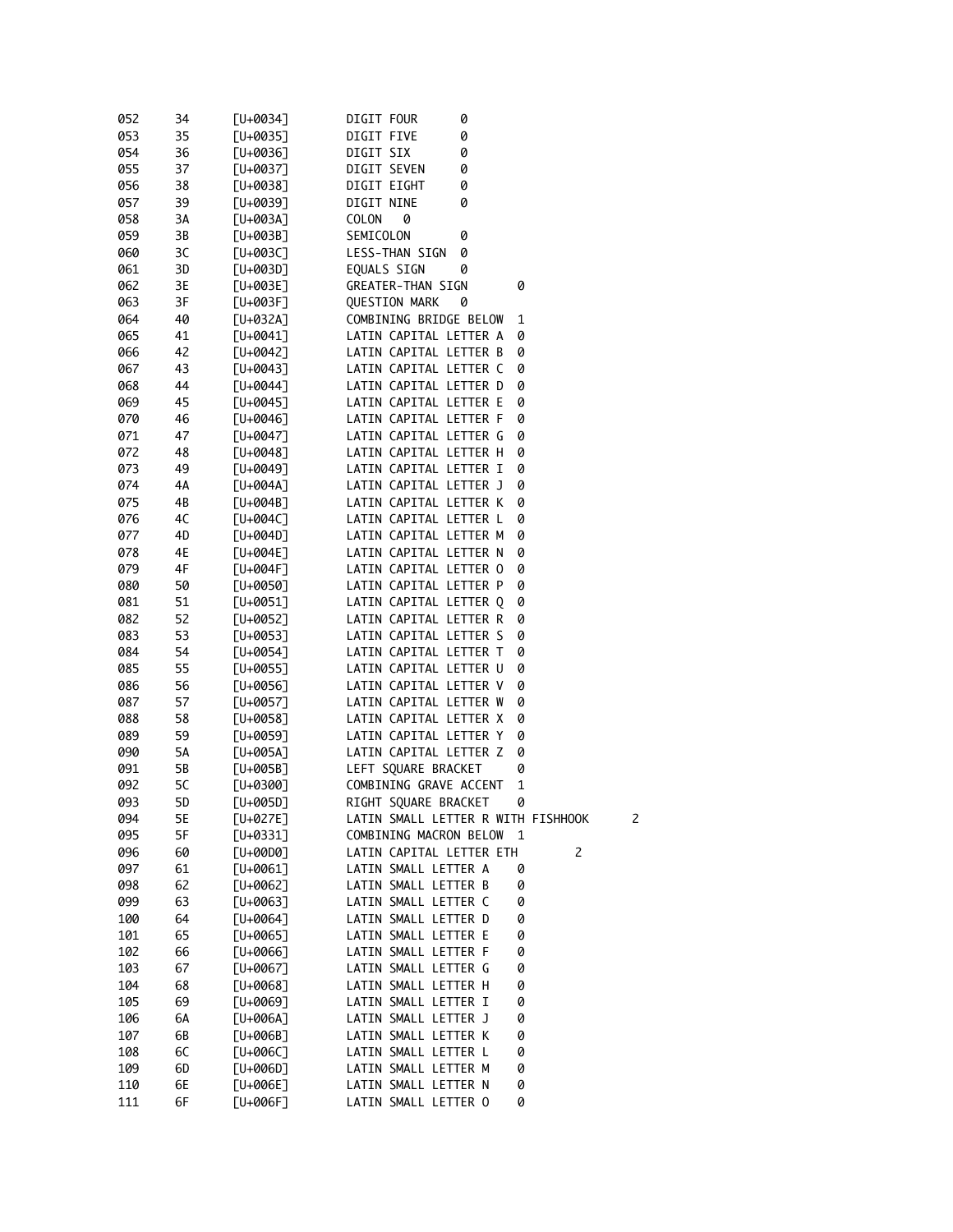| 112 | 70             | $[U+0070]$                                          | LATIN SMALL LETTER P<br>0                                                  |   |
|-----|----------------|-----------------------------------------------------|----------------------------------------------------------------------------|---|
| 113 | 71             | $[U+0071]$                                          | LATIN SMALL LETTER Q<br>0                                                  |   |
| 114 | 72             | $[U+0072]$                                          | LATIN SMALL LETTER R<br>0                                                  |   |
| 115 | 73             | [U+0073]                                            | LATIN SMALL LETTER S<br>0                                                  |   |
| 116 | 74             | [U+0074]                                            | LATIN SMALL LETTER T<br>0                                                  |   |
| 117 | 75             | $[U+0075]$                                          | LATIN SMALL LETTER U<br>0                                                  |   |
| 118 | 76             | [U+0076]                                            | LATIN SMALL LETTER V<br>0                                                  |   |
| 119 | 77             | [U+0077]                                            | LATIN SMALL LETTER W<br>0                                                  |   |
| 120 | 78             | [U+0078]                                            | LATIN SMALL LETTER X<br>0                                                  |   |
| 121 | 79             | [U+0079]                                            | LATIN SMALL LETTER Y<br>0                                                  |   |
| 122 | 7A             | [U+007A]                                            | LATIN SMALL LETTER Z                                                       |   |
|     |                |                                                     | 0<br>LEFT CURLY BRACKET                                                    |   |
| 123 | 7B             | $[U+007B]$                                          | 0                                                                          |   |
| 124 | 7C             | $[U+0301]$                                          | COMBINING ACUTE ACCENT<br>1                                                |   |
| 125 | 7D             | [U+007D]                                            | RIGHT CURLY BRACKET<br>0                                                   |   |
| 126 | 7E             | $[U+0303]$                                          | COMBINING TILDE 1                                                          |   |
| 127 | 7F             | [U+007F]                                            | DELETE 0                                                                   |   |
| 128 | 80             | [U+00BB]                                            | RIGHT-POINTING DOUBLE ANGLE QUOTATION MARK<br>2                            |   |
| 129 | 81             | $[U+0252]$                                          | LATIN SMALL LETTER TURNED ALPHA 2                                          |   |
| 130 | 82             | $[U+025F]$                                          | $\overline{c}$<br>LATIN SMALL LETTER DOTLESS J WITH STROKE                 |   |
| 131 | 83             | [U+0307]                                            | COMBINING DOT ABOVE<br>1                                                   |   |
| 132 | 84             | [U+0064] [U+0311]                                   | <latin breve="" combining="" d,="" inverted="" letter="" small=""></latin> | 2 |
| 133 | 85             | $[U+02B7]$                                          | MODIFIER LETTER SMALL W 2                                                  |   |
| 134 | 86             | $[U+0335]$                                          | COMBINING SHORT STROKE OVERLAY 1                                           |   |
| 135 | 87             | <b>[U+00E6]</b>                                     | 2<br>LATIN SMALL LETTER AE                                                 |   |
| 136 | 88             | $\begin{bmatrix} 0+02C7 \end{bmatrix}$              | CARON<br>2                                                                 |   |
| 137 | 89             | $\lceil U + 02C6 \rceil$                            | MODIFIER LETTER CIRCUMFLEX ACCENT<br>2                                     |   |
| 138 | 8Α             | <b>TU+00AB1</b>                                     | LEFT-POINTING DOUBLE ANGLE QUOTATION MARK<br>2                             |   |
| 139 | 8Β             | $[U+033E]$                                          | COMBINING VERTICAL TILDE<br>1                                              |   |
| 140 | 8C             | $[U+0251]$                                          | 2<br>LATIN SMALL LETTER ALPHA                                              |   |
| 141 | 8D             | $[U+00E7]$                                          | LATIN SMALL LETTER C WITH CEDILLA<br>2                                     |   |
| 142 | 8E             |                                                     | COMBINING DOT BELOW<br>1                                                   |   |
| 143 | 8F             | $[U+0323]$                                          | LATIN LETTER SMALL CAPITAL E                                               |   |
|     |                | $\begin{bmatrix} U + 1D & 0 \\ 0 & 0 \end{bmatrix}$ | 2                                                                          |   |
| 144 | 90             | $\begin{bmatrix} U + 24D2 \end{bmatrix}$            | $\mathbf{2}$<br>CIRCLED LATIN SMALL LETTER C                               |   |
| 145 | 91             | [U+0250]                                            | LATIN SMALL LETTER TURNED A<br>2                                           |   |
| 146 | 92             | $[U+031B]$                                          | COMBINING HORN 1                                                           |   |
| 147 | 93             | $[U+1D2E]$                                          | MODIFIER LETTER CAPITAL B<br>2                                             |   |
| 148 | 94             | $[U+0131]$                                          | LATIN SMALL LETTER DOTLESS I<br>$\overline{c}$                             |   |
| 149 | 95             | [U+0268]                                            | LATIN SMALL LETTER I WITH STROKE<br>2                                      |   |
| 150 | 96             | [U+0074] [U+0311]                                   | <latin breve="" combining="" inverted="" letter="" small="" t,=""></latin> | 2 |
| 151 | 97             | $[U+0153]$                                          | LATIN SMALL LIGATURE OE 2                                                  |   |
| 152 | 98             | $[U+0275]$                                          | LATIN SMALL LETTER BARRED O<br>2                                           |   |
| 153 | 99             | [U+00B7]                                            | $\overline{c}$<br>MIDDLE DOT                                               |   |
| 154 | 9Α             | $[U+00F8]$                                          | LATIN SMALL LETTER O WITH STROKE<br>2                                      |   |
| 155 | 9B             | [U+00D8]                                            | 2<br>LATIN CAPITAL LETTER O WITH STROKE                                    |   |
| 156 | 9C             | <b>TU+24B81</b>                                     | CIRCLED LATIN CAPITAL LETTER C<br>2                                        |   |
| 157 | 9D             | $[U+1D2C]$                                          | MODIFIER LETTER CAPITAL A<br>2                                             |   |
| 158 | 9Ε             | $\begin{bmatrix} U + 24C8 \end{bmatrix}$            | CIRCLED LATIN CAPITAL LETTER S<br>2                                        |   |
| 159 | 9F             | $[U+0303]$                                          | COMBINING TILDE 1                                                          |   |
| 160 | А0             | $[U+0236]$                                          | LATIN SMALL LETTER T WITH CURL<br>- 2                                      |   |
| 161 | A1             | $[U+02F0]$                                          | MODIFIER LETTER LOW UP ARROWHEAD<br>2                                      |   |
| 162 | A2             | $[U+2074]$                                          | SUPERSCRIPT FOUR<br>2                                                      |   |
| 163 | A3             | $[U+00B3]$                                          | 2<br>SUPERSCRIPT THREE                                                     |   |
|     |                | $[U+2076]$                                          |                                                                            |   |
| 164 | A4             |                                                     | SUPERSCRIPT SIX 2                                                          |   |
| 165 | A5             | $[U+2078]$                                          | SUPERSCRIPT EIGHT<br>2                                                     |   |
| 166 | A6             | $[U+2077]$                                          | $\overline{c}$<br>SUPERSCRIPT SEVEN                                        |   |
| 167 | А7             | $[U+0329]$                                          | COMBINING VERTICAL LINE BELOW<br>1                                         |   |
| 168 | A8             | $[U+0282]$                                          | LATIN SMALL LETTER S WITH HOOK<br>2                                        |   |
| 169 | A <sub>9</sub> | $[U+0263]$                                          | LATIN SMALL LETTER GAMMA<br>2                                              |   |
| 170 | ΑА             | $[U+00B2]$                                          | SUPERSCRIPT TWO 2                                                          |   |
| 171 | AB             | $[U+0309]$                                          | COMBINING HOOK ABOVE<br>1                                                  |   |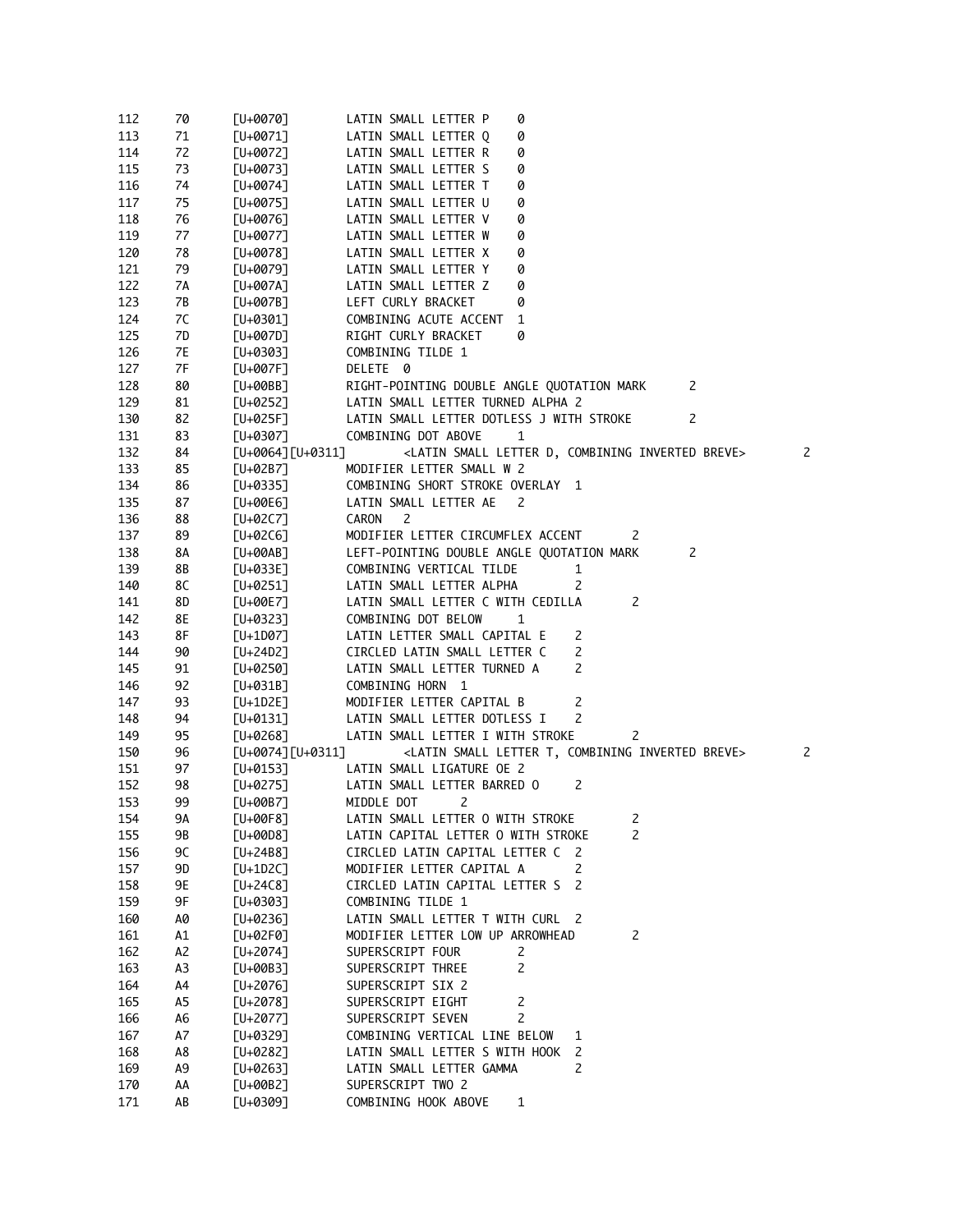| 172 | AC             | $[U+02EF]$                                 | MODIFIER LETTER LOW DOWN ARROWHEAD<br>2          |                |
|-----|----------------|--------------------------------------------|--------------------------------------------------|----------------|
| 173 | AD             | $[U+25E6]$                                 | 2<br>WHITE BULLET                                |                |
| 174 | AE             | $[U+02BB]$                                 | MODIFIER LETTER TURNED COMMA<br>2                |                |
| 175 | AF             | $[U+028C]$                                 | LATIN SMALL LETTER TURNED V<br>2                 |                |
| 176 | B0             | $[U+2075]$                                 | SUPERSCRIPT FIVE<br>2                            |                |
| 177 | B1             | [U+007E]                                   | $\overline{c}$<br><b>TILDE</b>                   |                |
| 178 | B <sub>2</sub> | $[U+0235]$                                 | LATIN SMALL LETTER N WITH CURL<br>2              |                |
| 179 |                | $[U+014B]$                                 | LATIN SMALL LETTER ENG<br>2                      |                |
|     | B3             |                                            |                                                  |                |
| 180 | В4             | $[U+0285]$                                 | LATIN SMALL LETTER SQUAT REVERSED ESH<br>2       |                |
| 181 | B5             | $[U+0271]$                                 | LATIN SMALL LETTER M WITH HOOK<br>2              |                |
| 182 | B6             | $[U+0221]$                                 | LATIN SMALL LETTER D WITH CURL<br>2              |                |
| 183 | B7             | $[U+026F]$                                 | $\overline{c}$<br>LATIN SMALL LETTER TURNED M    |                |
| 184 | B8             | $[U+03B2]$                                 | GREEK SMALL LETTER BETA 2                        |                |
| 185 | B9             | $[U+0278]$                                 | LATIN SMALL LETTER PHI 2                         |                |
| 186 | BA             | $[U+0253]$                                 | LATIN SMALL LETTER B WITH HOOK 2                 |                |
| 187 | BB             | $[U+2079]$                                 | 2<br>SUPERSCRIPT NINE                            |                |
| 188 | BС             | $[U+2070]$                                 | $\overline{c}$<br>SUPERSCRIPT ZERO               |                |
| 189 | ВD             | $[U+027F]$                                 | LATIN SMALL LETTER REVERSED R WITH FISHHOOK      | 2              |
| 190 | BE             | $[U+02B0]$                                 | MODIFIER LETTER SMALL H 2                        |                |
| 191 | ΒF             | $[U+0254]$                                 | LATIN SMALL LETTER OPEN O<br>2                   |                |
| 192 | C0             | $[U+0266]$                                 | LATIN SMALL LETTER H WITH HOOK<br>2              |                |
| 193 | C1             | [U+00B9]                                   | SUPERSCRIPT ONE 2                                |                |
| 194 | C <sub>2</sub> | $[U+026C]$                                 | LATIN SMALL LETTER L WITH BELT<br>2              |                |
|     |                | $\lceil U + 24C1 \rceil$                   | CIRCLED LATIN CAPITAL LETTER L<br>2              |                |
| 195 | C3             |                                            |                                                  |                |
| 196 | C4             | <b>L0+03B81</b>                            | $\overline{c}$<br>GREEK SMALL LETTER THETA       |                |
| 197 | C5             | $\begin{bmatrix} U + 03 C 7 \end{bmatrix}$ | GREEK SMALL LETTER CHI<br>2                      |                |
| 198 | C <sub>6</sub> | $[U+0283]$                                 | LATIN SMALL LETTER ESH<br>2                      |                |
| 199 | C7             | [U+030C]                                   | COMBINING CARON 1                                |                |
| 200 | C8             | [U+0302]                                   | COMBINING CIRCUMFLEX ACCENT<br>1                 |                |
| 201 | C9             | $[U+221A]$                                 | $\mathsf{2}$<br>SQUARE ROOT                      |                |
| 202 | CA             | $[U+00A0]$                                 | NO-BREAK SPACE<br>2                              |                |
| 203 | CB             | $[U+1D00]$                                 | 2<br>LATIN LETTER SMALL CAPITAL A                |                |
| 204 | CC             | $[U+026E]$                                 | LATIN SMALL LETTER LEZH 2                        |                |
| 205 | CD             | [U+007C]                                   | 2<br>VERTICAL LINE                               |                |
| 206 | CE             | [U+0300]                                   | COMBINING GRAVE ACCENT<br>1                      |                |
| 207 | CF             | [U+0309]                                   | COMBINING HOOK ABOVE<br>1                        |                |
| 208 | DØ             | $[U+0328]$                                 | COMBINING OGONEK<br>1                            |                |
| 209 | D1             | $[U+0304]$                                 | COMBINING MACRON<br>1                            |                |
| 210 | D <sub>2</sub> | $[U+032F]$                                 | COMBINING INVERTED BREVE BELOW<br>1              |                |
| 211 | D <sub>3</sub> | [U+0306]                                   | COMBINING BREVE 1                                |                |
|     |                |                                            |                                                  |                |
| 212 | D4             | $[U+0325]$                                 | COMBINING RING BELOW<br>1                        |                |
| 213 | D5             | <b>[U+030A]</b>                            | COMBINING RING ABOVE<br>1                        |                |
| 214 | D6             | $[U+0294]$                                 | LATIN LETTER GLOTTAL STOP<br>2                   |                |
| 215 | D7             | $[U+24CB]$                                 | CIRCLED LATIN CAPITAL LETTER V<br>2              |                |
| 216 | D8             | $[U+028F]$                                 | LATIN LETTER SMALL CAPITAL Y<br>2                |                |
| 217 | D9             | $[U+0308]$                                 | COMBINING DIAERESIS<br>1                         |                |
| 218 | DA             | $[U+02B1]$                                 | MODIFIER LETTER SMALL H WITH HOOK<br>2           |                |
| 219 | DB             | $[U+0346]$                                 | COMBINING BRIDGE ABOVE<br>1                      |                |
| 220 | DC             | $[U+027D]$                                 | LATIN SMALL LETTER R WITH TAIL<br>2              |                |
| 221 | DD             | $[U+025A]$                                 | LATIN SMALL LETTER SCHWA WITH HOOK<br>2          |                |
| 222 | DE             | [U+02B4]                                   | MODIFIER LETTER SMALL TURNED R<br>2              |                |
| 223 | DF             | $[U+02BC]$                                 | MODIFIER LETTER APOSTROPHE<br>2                  |                |
| 224 | E0             | $[U+0280]$                                 | 2<br>LATIN LETTER SMALL CAPITAL R                |                |
| 225 | E1             | $[U+0301]$                                 | COMBINING ACUTE ACCENT<br>1                      |                |
| 226 | E <sub>2</sub> | $[U+0234]$                                 | LATIN SMALL LETTER L WITH CURL<br>2              |                |
|     |                |                                            | 2                                                |                |
| 227 | E3             | [U+028B]                                   | LATIN SMALL LETTER V WITH HOOK<br>$\overline{c}$ |                |
| 228 | E4             | $[U+025B]$                                 | LATIN SMALL LETTER OPEN E                        |                |
| 229 | E5             | [U+0290]                                   | LATIN SMALL LETTER Z WITH RETROFLEX HOOK         | $\overline{c}$ |
| 230 | E6             | $[U+0288]$                                 | LATIN SMALL LETTER T WITH RETROFLEX HOOK         | 2              |
| 231 | E7             | [U+0309]                                   | COMBINING HOOK ABOVE<br>1                        |                |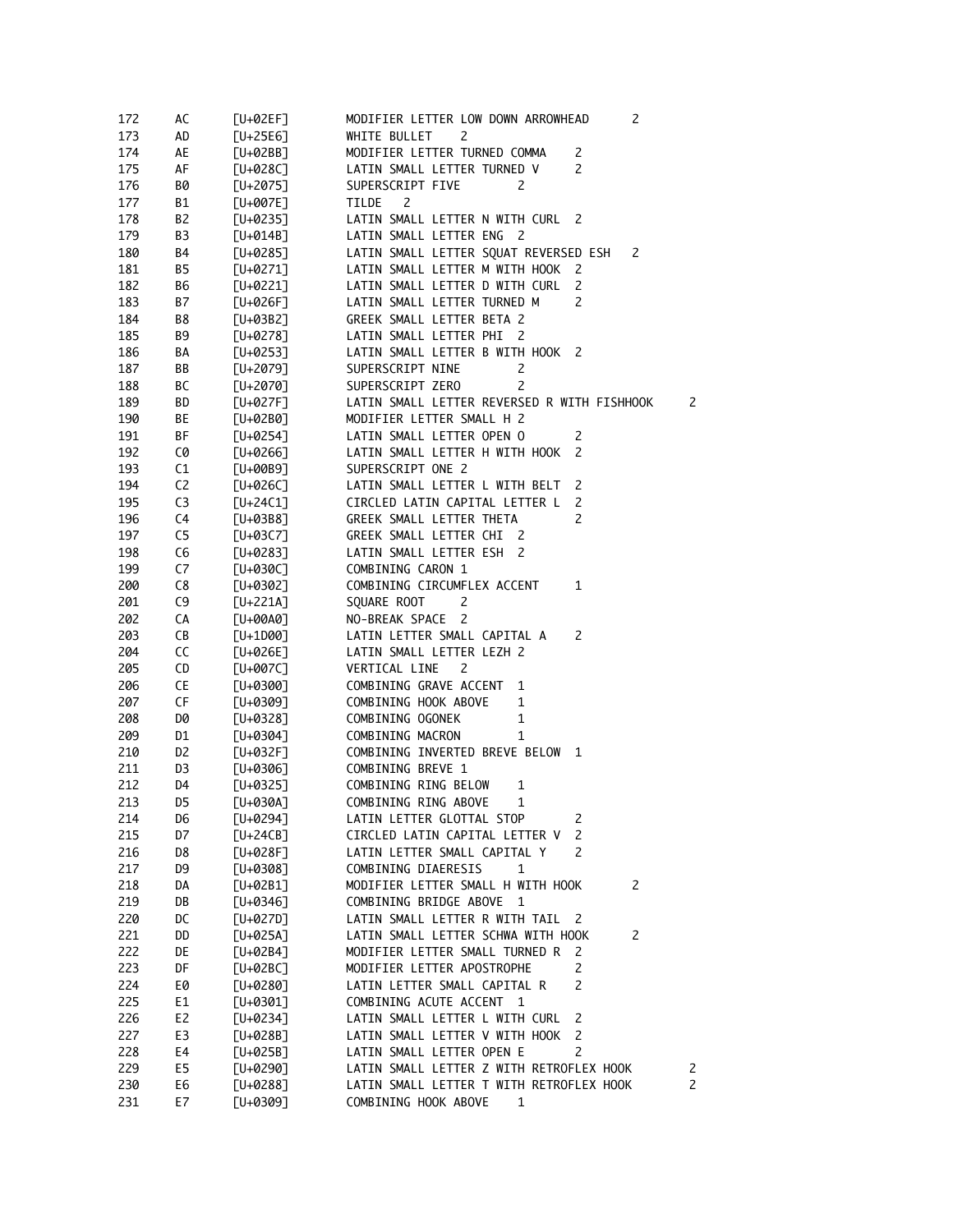| 232  | E8  | [U+1D1C]                 | LATIN LETTER SMALL CAPITAL U<br>2                               |
|------|-----|--------------------------|-----------------------------------------------------------------|
| 233  | E9  | [U+026A]                 | LATIN LETTER SMALL CAPITAL I<br>$\overline{\phantom{0}}$        |
| 234  | EA  | [U+02CC]                 | MODIFIER LETTER LOW VERTICAL LINE<br>2                          |
| 235  | EB  | ГU+02561                 | LATIN SMALL LETTER D WITH TAIL 2                                |
| 236  | EC  | [U+00F0]                 | LATIN SMALL LETTER ETH 2                                        |
| 237  | ED  | ГU+0264]                 | LATIN SMALL LETTER RAMS HORN<br>$\overline{\phantom{0}}$        |
| 238  | EE. | <b>L-1D347</b>           | MODIFIER LETTER CAPITAL H<br>$\overline{\phantom{0}}$           |
| 239  | EF  | [U+0292]                 | LATIN SMALL LETTER EZH 2                                        |
| 240  | F0  | [U+0291]                 | LATIN SMALL LETTER Z WITH CURL<br>$\mathcal{L}$                 |
| 241  | F1  | $\lceil U + 1D38 \rceil$ | MODIFIER LETTER CAPITAL L<br>$\overline{\phantom{a}}$           |
| 242  | F2  | $[U+02D0]$               | MODIFIER LETTER TRIANGULAR COLON<br>2                           |
| 243  | F3  | $[U+0265]$               | LATIN SMALL LETTER TURNED H<br>2                                |
| 244  | F4  | [U+0281]                 | LATIN LETTER SMALL CAPITAL INVERTED R<br>2                      |
| 245  | F5  | <b>LU+01111</b>          | LATIN SMALL LETTER D WITH STROKE<br>$\overline{\phantom{a}}$    |
| 246  | F6  | [U+0274]                 | LATIN LETTER SMALL CAPITAL N<br>$\overline{\phantom{a}}$        |
| 247  | F7  | $[U+1D39]$               | MODIFIER LETTER CAPITAL M<br>$\mathcal{L}$                      |
| 248  | F8  | <b>LO+02721</b>          | LATIN SMALL LETTER N WITH LEFT HOOK<br>$\overline{\phantom{0}}$ |
| 249  | F9  | <b>L0+02731</b>          | LATIN SMALL LETTER N WITH RETROFLEX HOOK                        |
| 250  | FA  | [U+0259]                 | LATIN SMALL LETTER SCHWA<br>$\overline{\phantom{0}}$            |
| 251  | FB  | <b>LU+02551</b>          | LATIN SMALL LETTER C WITH CURL 2                                |
| 252  | FC  | [U+0300]                 | COMBINING GRAVE ACCENT 1                                        |
| 253  | FD  | $\lceil U + 21AD \rceil$ | LEFT RIGHT WAVE ARROW<br>$\mathcal{L}$                          |
| 254  | FE  | $[U+21AE]$               | LEFT RIGHT ARROW WITH STROKE<br>$\overline{\phantom{0}}$        |
| 255  | FF. | FU+03017                 | COMBINING ACUTE ACCENT 1                                        |
| #END |     |                          |                                                                 |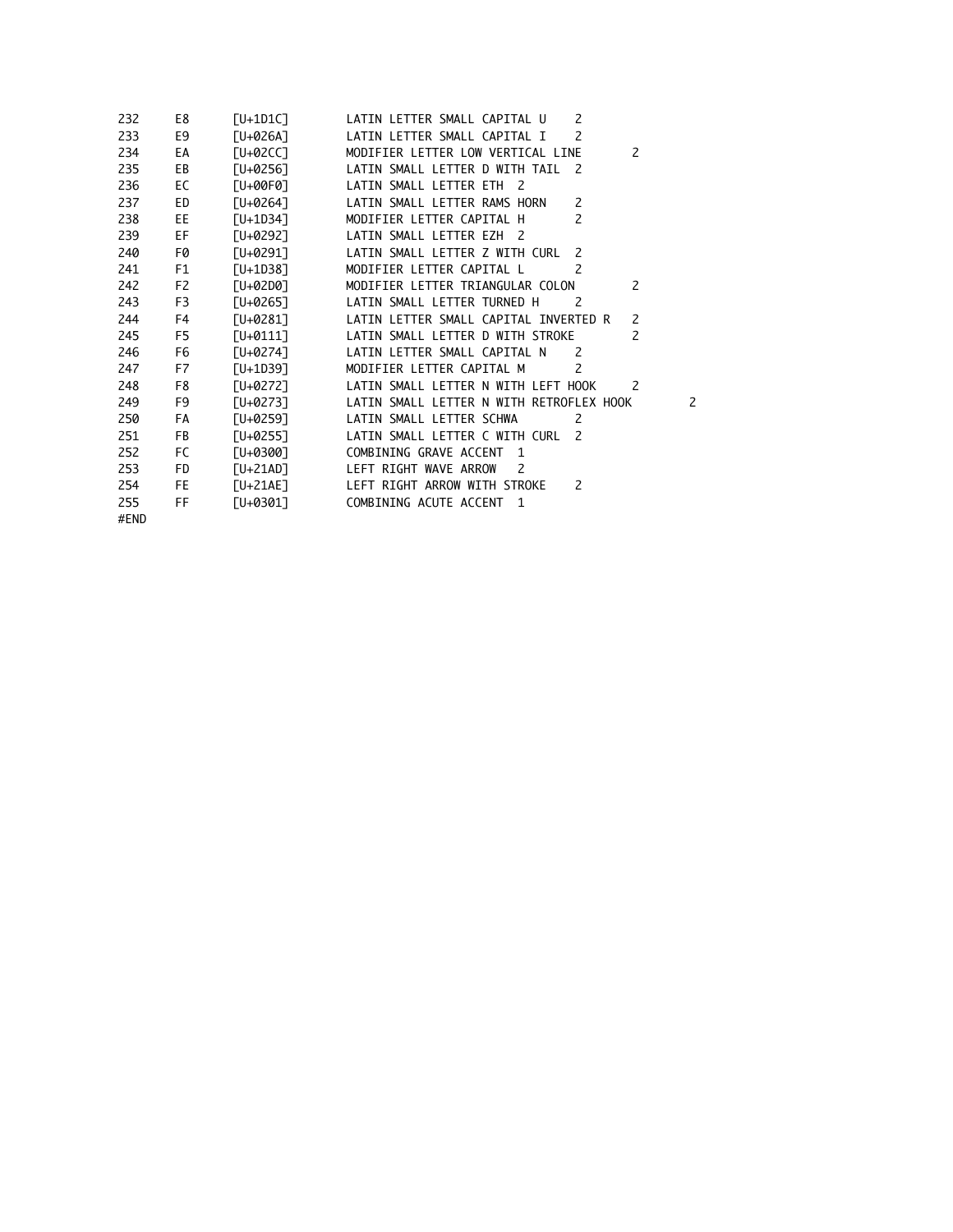#### ### BEGIN ABSTRACT

Linguistic Society of America (LSA) 2005, Oakland, CA

 http://www.lsadc.org/annmeet/sessions.html#sunmorn Workshop: Unicode for Linguists: How To Type, Send, and Archive Linguistic Texts by Computer Sunday, 9 January 9:00 AM - 12:00 PM Room: Simmons 3/4, Oakland Convention Center. Organizer: Deborah Anderson (UC-Berkeley) Participants: Charles A. Bigelow (Bigelow & Holmes), William Bright, Peter Constable (Microsoft), Richard Cook (UC-Berkeley), Kenneth Whistler (Sybase, Inc.)

--- Workshop Schedule ---

| $9:00 - 9:05$  | Introductory remarks by William Bright                                                                                       |
|----------------|------------------------------------------------------------------------------------------------------------------------------|
| $9:05 - 9:50$  | "Introduction to Unicode for Linguists"<br>by Peter Constable                                                                |
| $9:55 - 10:25$ | "Unicode Fonts for Linguists (with a demonstration)"<br>by Charles Bigelow                                                   |
|                | 10:30 - 11:00 "Conversion of Legacy Linguistic Transcription data to<br>Unicode 4.0" by Richard Cook                         |
|                | 11:05 - 11:20 "Developing Tools with IPA-encoded Unicode: Towards a<br>Phonologically-Based Search Engine" by Edward Garrett |
|                | 11:25 - 11:40 "The Future of Unicode"<br>by Deborah Anderson and Ken Whistler                                                |
|                | $11:40 - 12:00$ Discussion and Q & A period with panel participants.                                                         |

---

#### COOK

 Dr. Richard Cook (Project Manager and Systems Administrator, the Sino-Tibetan Etymological Dictionary and Thesaurus at UC Berkeley <http://stedt.berkeley.edu>; Unicode <http://www.unicode.org/> editorial committee member, representative to ISO/IEC JTC1/SC2/WG2/IRG <http://www.cse.cuhk.edu.hk/~irg/>; co-author of the CDL specification <http://www.wenlin.com/cdl/>; Post-Doctoral Researcher and programmer for the World Color Survey <http://www.icsi.berkeley.edu/wcs/>.)

 Richard Cook will discuss Unicode 4.0 linguistic transcription support, and conversion of legacy data to Unicode 4.0. The use of custom(izable) tools for converting legacy data to Unicode 4.0 will be demonstrated.

#### Title:

Conversion of legacy linguistic transcription data to Unicode 4.0

#### Abstract:

 This presentation describes the process of converting legacy data to Unicode encoding, including character set mapping, encoding unencoded characters, and demonstration of conversion tool use. Terminology is introduced in context, including the following: legacy data, code